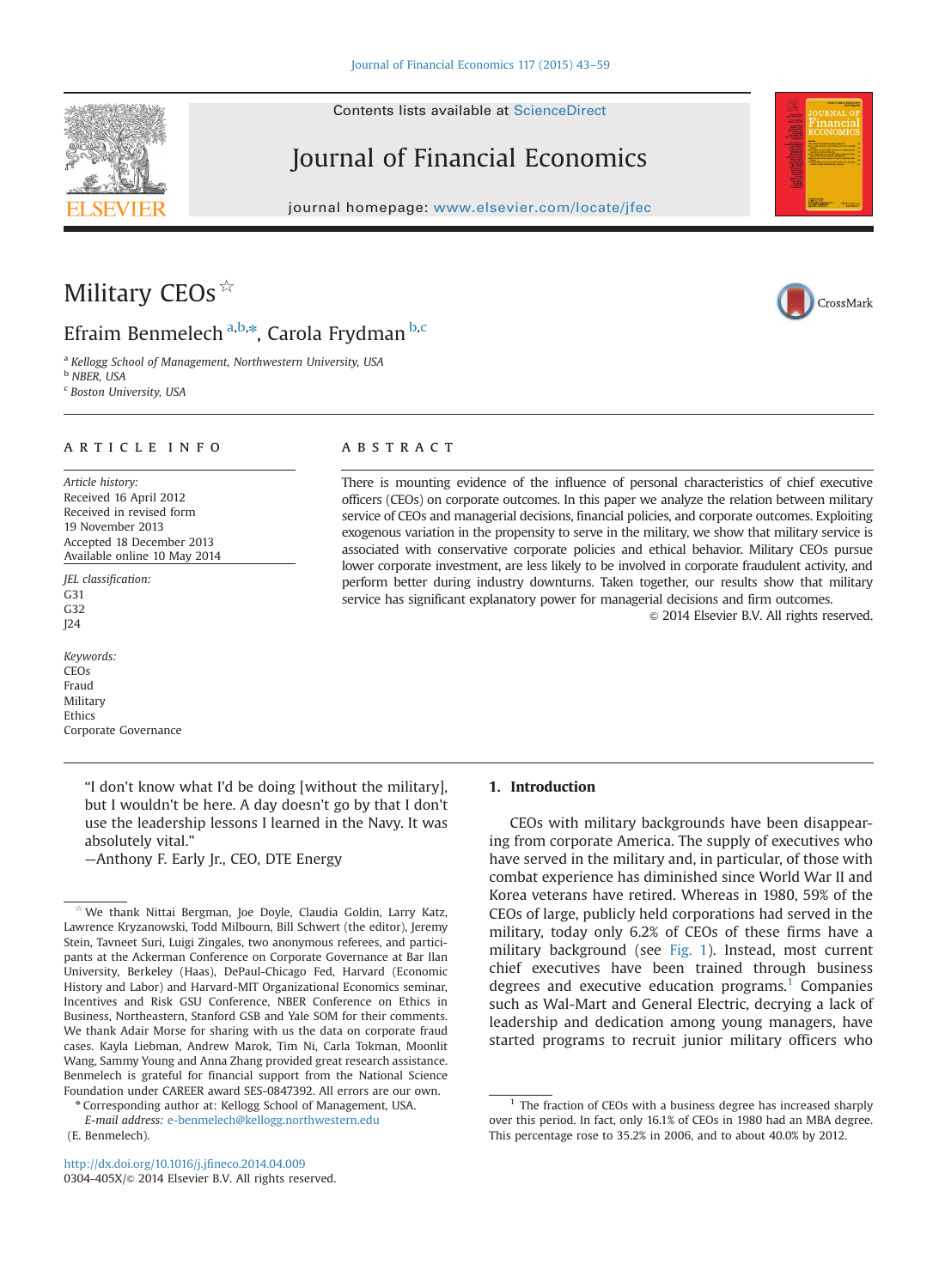<span id="page-1-0"></span>

Fig. 1. Share of male CEOs with military experience, 1980–2006. This figure is compiled using data from the Forbes 800 surveys from 1980– 1991 and Execucomp from 1992 to 2006. The increase in the share of U.S. veterans between 1991 and 1992 is caused by the decrease in the sample size when switching from Forbes data to Execucomp data.

served in Iraq and Afghanistan to solve a shortage of leadership talent ([O'Keefe, 2010](#page-16-0)).

Has the disappearance of executives who served in the military from the C-suite had a real impact on corporate America? Service in the military may alter the behavior of servicemen and women in various ways that could affect their actions when they become CEOs later in life. Militaries have organized, sequential training programs that combine education with on-the-job experience and are designed to develop command skills. Evidence from sociology and organizational behavior research suggests that individuals may acquire hands-on leadership experience through military service that is difficult to learn otherwise and that they may be better at making decisions under pressure or in a crisis [\(Duffy, 2006](#page-15-0)). It is possible, therefore, that military CEOs may be more prepared to make difficult decisions during periods of industry distress. Moreover, military service emphasizes duty, dedication, and self-sacrifice. The military may thus inculcate a value system that encourages CEOs to make ethical decisions and to be more dedicated and loyal to the companies they run rather than pursue their own self-interest [\(Franke, 2001\)](#page-15-0).

On the other hand, a large literature in psychology finds that military service leads to aggressiveness, overconfidence, and increased risk-taking.<sup>2</sup> Thus, evidence from other disciplines does not provide clear-cut predictions on how service in the military affects individual decisionmaking later in life.

We find that firms run by military CEOs invest less, have lower expenditures on research and development (R&D), and pursue slightly lower leverage ratios than their nonmilitary peers. We do not find effects on other variables intended to capture investment and financial policies, such as acquisitions and dividend payments. Our findings, therefore, are suggestive but not conclusive of an association between

military CEOs and more conservative investment and financial policies.

While the psychology and organizational behavior literature does not provide clear guidance for the effects of military background on the aforementioned policies, it does suggest that the military may instill a stronger sense of ethics. Consistent with the findings in this literature, we find that CEOs with military experience are significantly less likely to be involved in corporate fraudulent activity compared to CEOs who have not served in the military. Our estimates indicate that military service is associated with a 70% reduction in the likelihood of fraud compared to the unconditional mean. When we run a horse race between the effect of an MBA education and military experience on fraud, we find again that military experience—but not business education—is associated with fewer incidents of alleged financial fraud.

We also consider the effect of military background on CEO performance under pressure. We find that CEOs with a military background tend to perform better during periods of industry distress, as evident by higher marketto-book ratio. Thus, the management style of CEOs who served in the military appears to be more resilient to crisis and fraud in ways that do not seem to be provided to the same extent by academic programs in business schools.

Although we would like to interpret our findings as evidence for a direct effect of service in the military on executive decisions, our results could reflect unobserved personal characteristics correlated with both military service and corporate policies. Moreover, our estimates may be biased downward due to measurement error in determining military service. To alleviate some of these concerns, we use an instrumental variables (IV) strategy. We exploit the fact that demand for manpower during wartime exogenously increases the likelihood of service among certain cohorts. Results from approaches using variation in year of birth for the entire sample or from discrete changes in the likelihood of being drafted during the Korean War are consistent with most of our ordinary least squares (OLS) findings: we document negative correlations between military service and investment and R&D expenditures, as well as a positive correlation between military service and performance in times of industry distress.

It is important to note that military experience may relate firm outcomes through two possible channels. First, firms with a need either to reduce investment and R&D expenditures or to minimize the incidence of corporate fraud may choose to hire a CEO with military experience for this purpose. Alternatively, military background may not be part of the selection criteria in choosing a CEO. Under this scenario, the imprinting of military service exogenously affects executive decisions and is therefore reflected in corporate policies. These two interpretations are consistent with an effect of military experience on firm outcomes, whether by a matching mechanism or through random assignments.

The instrumental variables approach suggests that the sorting of future CEOs into military service due to unobserved innate characteristics does not drive our findings, but it cannot address a concern about the selection of military CEOs into particular firms. We control for industry

 $2$  See, e.g., [Elder \(1986\),](#page-15-0) [Elder and Clipp \(1989\),](#page-15-0) and [Elder, Gimbel,](#page-15-0) [and Ivie \(1991\)](#page-15-0).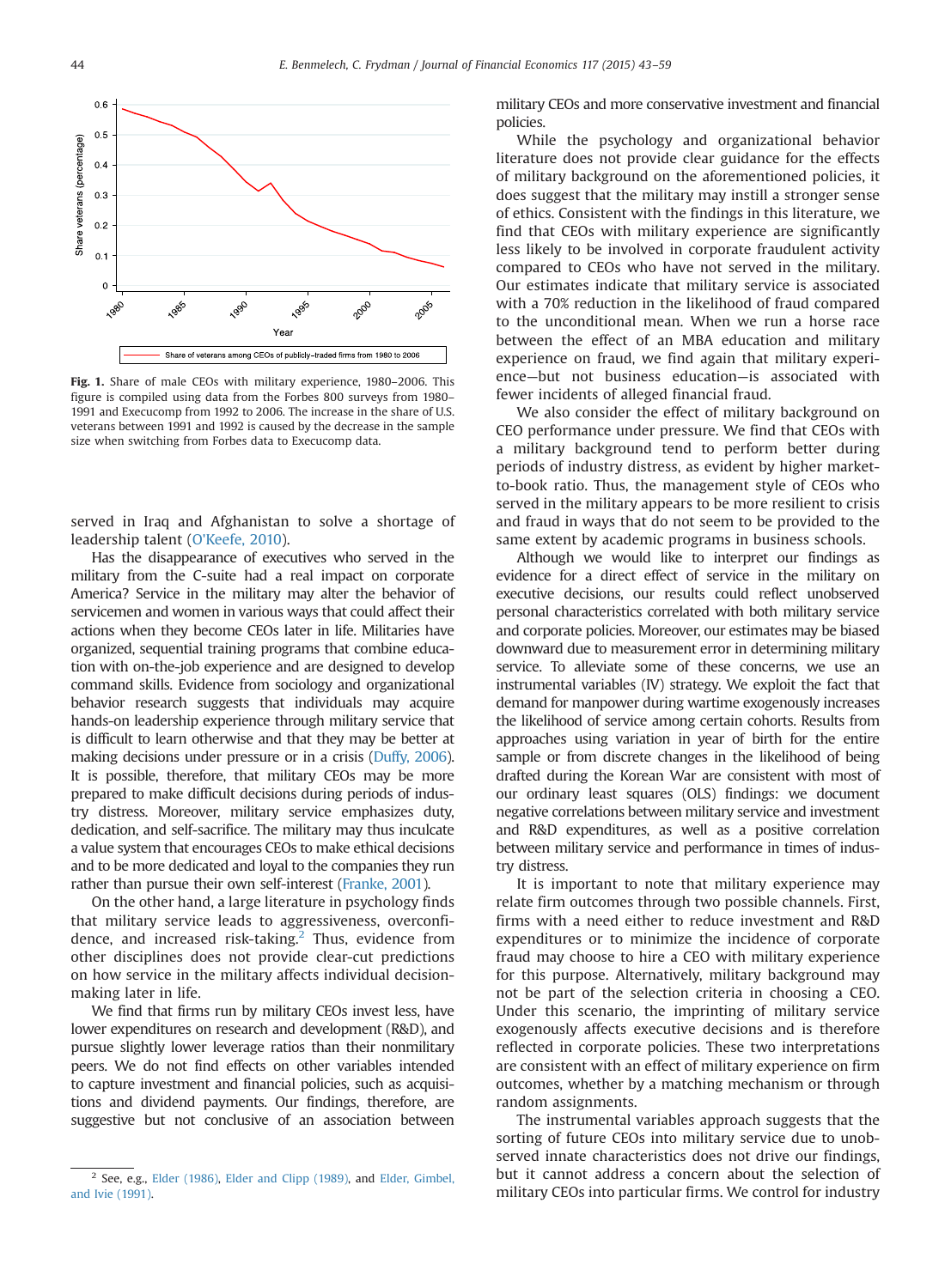fixed effects in all of our specifications, so our results are unlikely to be driven by specific trends in industries that disproportionately hire military CEOs. However, the low incidence of changes in the military type of the chief executives within firms does not allow us to control for firm fixed effects. We thus cannot rule out that our estimates reflect the sorting of military CEOs into firms with more conservative investment and financial policies, as well as lower incidence of fraud, within industries. We therefore urge caution when interpreting our results, which suggest that there is an association (but not necessarily a causal relation) between military experience and a variety of firm outcomes.

Our paper is related to a growing literature in corporate finance emphasizing the importance of the person in charge of an organization for a firm's decisions and performance ([Graham and Narasimhan, 2004;](#page-15-0) [Malmendier and Tate, 2005](#page-15-0); [Pérez-González, 2006](#page-16-0); [Bennedsen, Nielsen, Pérez-González,](#page-15-0) [and Wolfenzon, 2007](#page-15-0); [Bennedsen, Pérez-González, and](#page-15-0) [Wolfenzon, 2008](#page-15-0); [Schoar and Zuo, 2011;](#page-16-0) [Kaplan, Klebanov,](#page-15-0) [and Sorensen, 2012\)](#page-15-0). Likewise, [Bertrand and Schoar \(2003\)](#page-15-0) show that top executives have person-specific managerial styles that contribute to differences in performance, financial, investment, and other organizational policies across firms. Understanding which experiences and individual traits shape these managerial fixed effects remains an open question. This paper explores the possibility that CEOs' life experiences help shape the type of manager they will become and the type of firms they will lead by focusing on whether chief executives with a military background behave differently than their nonmilitary peers. Our paper is therefore complementary to [Malmendier, Tate, and Yan \(2011\)](#page-15-0), who find that having lived through the Great Depression or served in the military affects CEOs' financial decisions.

More broadly, our paper adds to the literature that emphasizes the role that culture plays in economic activity ([Guiso, Sapienza, and Zingales, 2006,](#page-15-0) [2008](#page-15-0); [Tabellini, 2008](#page-16-0)), and, in particular, to the role that culture and ethics play in the theory of the firm [\(Kreps, 1990](#page-15-0); [Erhard, Jensen, and Zaffron,](#page-15-0) [2007\)](#page-15-0) and in corporate governance and valuations ([Edmans,](#page-15-0) [2011;](#page-15-0) [Guiso, Sapienza, and Zingales, 2013\)](#page-15-0).

The remainder of the paper is organized as follows. Section 2 presents a summary of the multidisciplinary research that looks into the effects of military service on postmilitary behavior, values, and leadership. [Section 3](#page-3-0) presents the data and summary statistics. We discuss the empirical relation between military experience and firm outcomes in [Section 4](#page-4-0) and address endogeneity and selection concerns in [Section 5.](#page-11-0) We conclude in [Section 6](#page-15-0).

### 2. Military service leadership and ethics

There is a large literature that investigates the effect of military service on leadership.<sup>3</sup> According to the US Army's official vision statement, the army is "about leadership; it is our stock in trade, and it is what makes us different" ([US Army, 1999](#page-16-0), p. 7). Indeed, as [Wong, Bliese, and McGurk](#page-16-0) [\(2003\)](#page-16-0) discuss, leadership and military are practically inseparable, and the names of such military notables as George S. Patton, Dwight D. Eisenhower, and Robert E. Lee have become synonymous with leadership.

Whether leadership and, in particular, former military leaders play an important role in the performance of organizations is debated by academics. Organizational theorists, for example, question the role of individual leadership in the performance of organizations ([Pfeffer,](#page-16-0) [1977](#page-16-0)) and caution about the romance of leadership ([Meindl and Ehrlich, 1987](#page-15-0)). In contrast, some economists argue that leaders do matter ([Jones and Olken, 2005](#page-15-0)).

The literature in psychology that examines the effect of military service on postmilitary behavior finds that service in the military is associated with overconfidence, aggressiveness, and risk-taking [\(Elder, 1986;](#page-15-0) [Elder and Clipp,](#page-15-0) [1989](#page-15-0); [and Elder, Gimbel, and Ivie, 1991\)](#page-15-0). For example, [Wansink, Payne, and van Ittersum \(2008\)](#page-16-0) conduct a survey of 526 World War II combat veterans and find that leadership, loyalty, and risk-taking are three main characteristics of combat-decorated heroism. They write: "Perhaps the most common characteristic anecdotally associated with acts of heroism is that of taking a risk" (p. 549).

In addition, some business experts as well as organizational scholars and sociologists argue that military service builds unique and valuable leadership skills. For example, according to [Duffy \(2006\):](#page-15-0)

Military offers an early opportunity to acquire hands-on leadership experience that cannot be found in the corporate world or at similarly early stage in people's careers…. Some of the most powerful [lessons in leadership] were learning how to work as part of a team; organizational skills, such as planning and effective use of resources; good communication skills; defining a goal and motivating others to follow it; a highly developed sense of ethics; and calmness under pressure. (p. 3)

The notion that service in the military is associated with a value system that promotes integrity and ethical behavior has found some support in academic research. For example, [Franke \(2001\)](#page-15-0) compares the value orientation and attitudes of cadets in the United States Military Academy (USMA) at West Point to those of civilian undergraduate students. While the evidence is far from being conclusive, he finds that being a cadet at the USMA is associated with conservatism and patriotism. Also, when presented with the statement, "Honesty is the best policy in all cases," 81% of the cadets agree, compared to 68% of the civilian undergraduate students. Similarly, more cadets than civilian students agree that "one should take action only when one is sure that it is morally right" (64% vs. 51%). Finally, 23% of the cadets believe that "it is hard to get ahead without cutting corners here and there," compared to 53% of the undergraduate students who agree with this statement. However, these results do not necessarily point to a causal effect of service in the military on value orientation since they are subject to a selection concern in which individuals with a particular value system may self-select to serve in the military.

<sup>&</sup>lt;sup>3</sup> See [Wong, Bliese, and McGurk \(2003\)](#page-16-0) for a review of military leadership.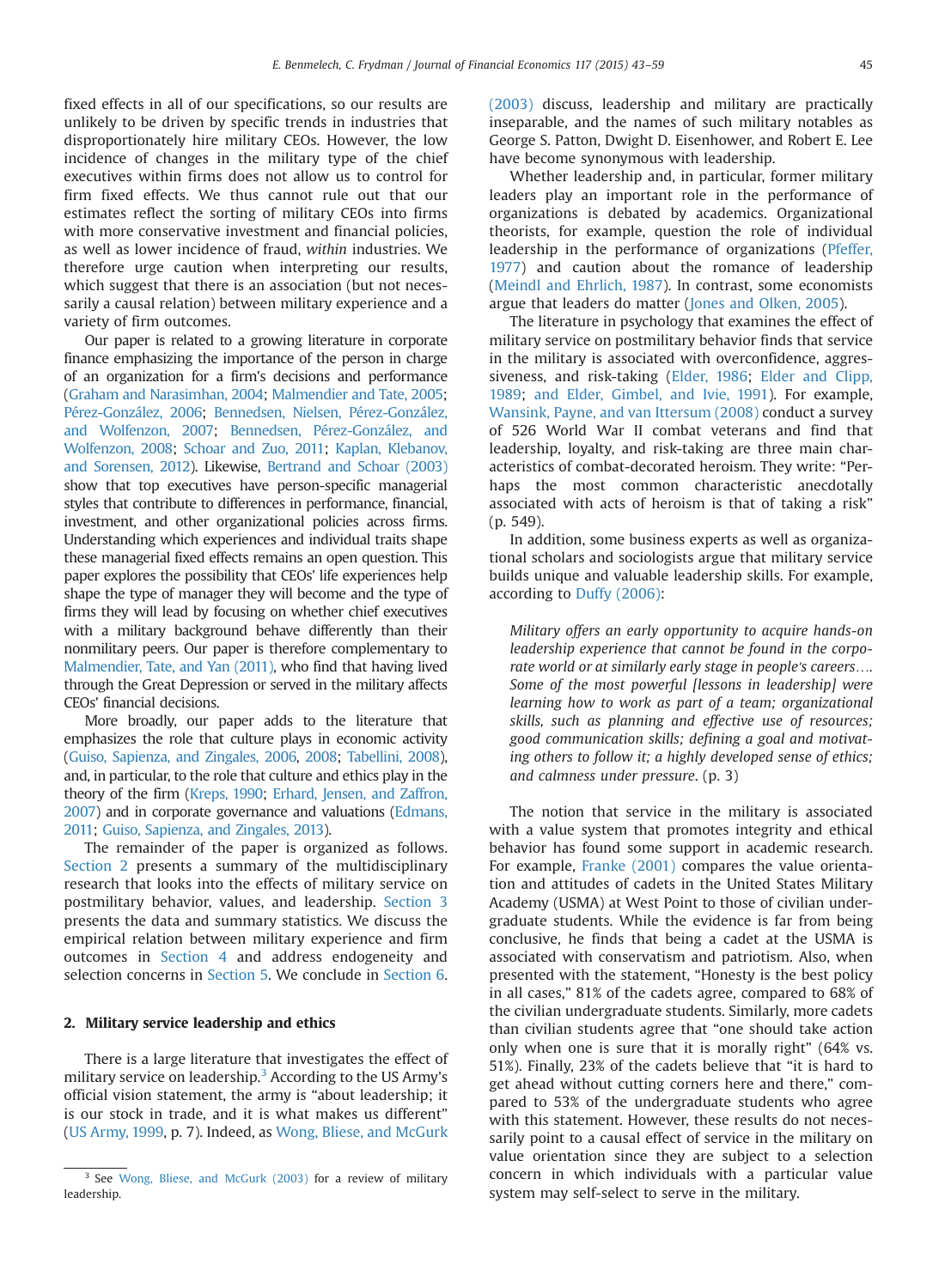<span id="page-3-0"></span>Military experience may also help executives handle pressure and make decisions under stress. In his book on corporate turnarounds, [Shein \(2011\)](#page-16-0) argues that "situations like this, though somewhat extreme, illustrate the first rule of leadership in a corporate crisis: leaders absolutely must display courage" (p. 59). He writes:

I have found that employees often respond best to these communications when they include military or medical metaphors. The concepts of war or medicine seem to connote the urgency of the company's situation and the "win-at-all-costs" nature of the necessary response. In turnarounds, managers… talk of being "in the trenches" or needing to "take the hill." It may seem overly simple, but these metaphors resonate immediately with employees, who find themselves in a highly emotional situation with uncertainty and fear swirling around them. They want someone to lead. (pp. 68–69)

Our summary of the literature reveals that there is no one "big unified theory" of military leadership. Anecdotal evidence, as well as academic research in psychology, sociology, and organizational behavior, suggests that people who serve in the military tend to be aggressive and overconfident, as well as ethical and loyal. We use these suggestive findings and anecdotes to motivate our empirical examination of the association between military service and corporate and financial outcomes.

#### 3. Data and summary statistics

To determine whether military experience affects CEO performance, we construct a manager-firm matched panel data set. We start with data from the Forbes 800 surveys for 1980–1991 and use Execucomp from 1992 to 2006. The Forbes survey identifies the names of the chief executives of the 800 largest US firms. From Execucomp we obtain the names of the CEOs of about 1,500 publicly traded US firms in each year.<sup>4</sup>

To obtain information on the personal characteristics and the military background of the executives, we first search for biographical information in Who's Who in Industry and Commerce.<sup>5</sup> Because Who's Who explicitly asks for information on military service, using this resource as our primary source of data minimizes measurement error in our main variable of interest. However, many executives do not appear in Who's Who or, if listed, have sparse information. To complement this source, we also use the more descriptive biographies from the Gale Research Group, as well as such other sources as

companies' proxy statements and corporate Web pages.6 For each executive we collect information on the date and place of birth, the educational background, and military service. We restrict our analysis to those CEOs for which we observe their year of birth.

[Fig. 1](#page-1-0) shows that the fraction of CEOs who served in the military has experienced a steady decline from a level of 59% in 1980 to merely 6.2% in 2006. In each year in the sample, the share of veterans diminished by one to five percentage points. The small increase in military CEOs between 1991 and 1992 depicted in the figure is an artificial blip due to a reduction in the sample size when we switch from Forbes to Execucomp  $data<sup>7</sup>$  As we discuss below, controlling for birth cohort is central to our analysis, in order to avoid confounding effects that could be attributed to both military service and age. We find biographies reporting the year of birth for a total of 4,190 CEOs (about 62% of the executives we search), and we restrict our data to the executives born from 1913 to 1960.<sup>8</sup> The resulting sample contains a total of 4,013 managers, 2,402 firms, and  $22,044$  manager–year observations.<sup>9</sup> When we exclude financial and insurance companies in our investment regressions, the number of firms is reduced to 1,508. For each firm-year, we obtain accounting data from Compustat, and we restrict the sample to firms with non-missing values of total assets.

Panel A of [Table 1](#page-5-0) presents the summary statistics for the executives' personal characteristics by military background. Executives from earlier cohorts are more likely to serve in the military, reflecting the secular decline in military enrollment among the general population and especially among highly educated individuals. Moreover, all executives are highly educated, although CEOs without military experience appear to have studied a year longer than executives with a military background (18.9 years compared to 17.9 years, respectively). It is important to note, however, that our data on the completed years of education are subject to some measurement error, as they are based on the reported year of graduation for different degrees, whereas we do not observe whether individuals have worked in the years between pursuing different academic degrees.<sup>10</sup>

 $8\,$  For the birth cohorts 1913–1960, we observe at least 30 individual executives in each year of birth.

<sup>4</sup> Until 1994, the information in Execucomp is limited mostly to the Standard & Poor's (S&P) 500; thus, our sample size is significantly smaller in 1992 and 1993. Starting in 1994, the database expands to include the S&P 1500. Execucomp provides information on at least the five highestpaid executives in each firm. We limit the sample to CEOs for comparability with the Forbes data and because the likelihood of finding biographical information for non-CEOs is significantly lower.

We initially accessed Who's Who through the Biography Resource Center from the Gale Research Group. This source is now available through LexisNexis Academic.

<sup>&</sup>lt;sup>6</sup> Proxy statements and corporate web pages are less likely to report information on military service. These sources allow us to increase the sample size because they often provide information on year of birth when these data are not reported in Who's Who.

Execucomp covers only S&P 500 firms in 1992. As a result, the number of CEOs in the sample declines from 603 in 1991 to 359 in 1992, and then increases to 888 in 1993. Thus, our sample is more skewed toward larger firms in 1992 than in other years, leading to an increase in the share of veterans. When we control for firm size, we do not find that the small increase in military CEOs in 1992 relative to the levels in 1991 or 1993 is statistically significant. Moreover, we do not find any significant differences in the personal characteristics (including details of their military service, education, and place of birth) of the chief executives in 1991 and 1992.

<sup>&</sup>lt;sup>9</sup> The matching of Forbes firms to Compustat is not trivial because the firm identifiers are not consistent across samples and because some of the firms in the Forbes surveys are not in Compustat. Thus, we lose an additional 295 executives in the matching process.

 $10$  The years of education for executives with military experience are adjusted by the number of years of military service when the military service was conducted between periods of academic study.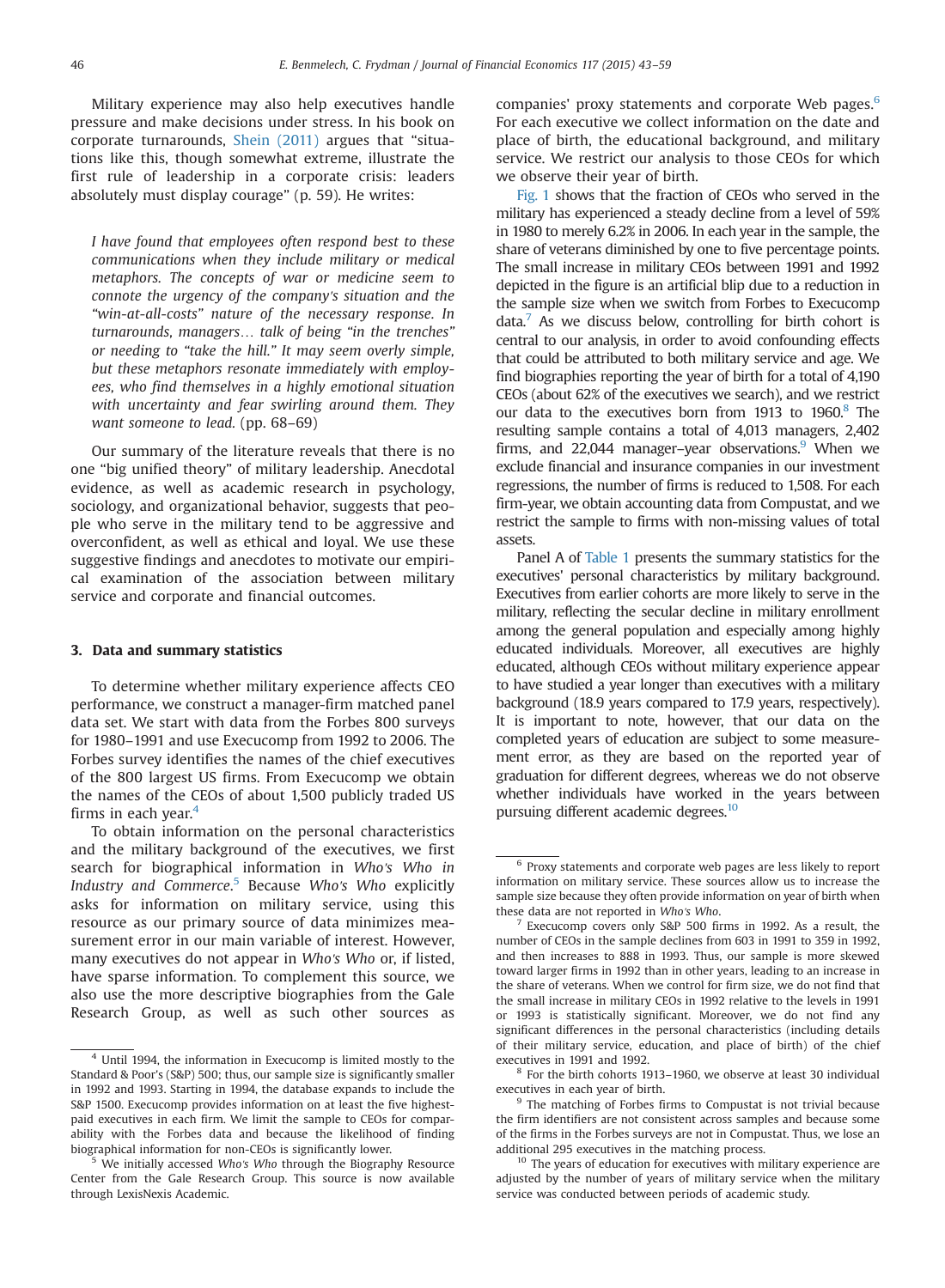<span id="page-4-0"></span>To compare the educational background of executives, we collect information on the institution they attended, the type of degree obtained, the field of study, and the year of graduation for each educational degree we observe in the biographical sources. We find that military executives are more likely than nonmilitary managers to have attended an Ivy League institution for at least one of their degrees; 33.3% of military executives have attended Ivy League institutions compared to 27.4% of the nonmilitary executives.

We define an executive as having financial education if, for example, the individual obtained an MBA or has a degree in accounting or economics. Similarly, we define the CEO as having a technical education if the field of study was, for example, engineering or physics or if the individual obtained a bachelor's or a master's degree in a field such as science.<sup>11</sup> Using these broad definitions of educational backgrounds, we find that more than a third of the executives have financial education and almost half have a degree in a technical discipline. CEOs with military service are less likely to have a financial education, but there are no differences in the likelihood of having a technical education across military types. Perhaps not surprisingly, we find that military executives are significantly more likely (27.9% versus 22.1%) to have been born in southern states.<sup>12</sup> Military executives are less likely to be foreigners: foreigners account for 9.4% of nonmilitary CEOs, but only 3.2% of military CEOs are foreign-born.

Finally, only a handful of the executives in our sample with military experience had a long-run career in the military. On average, managers spent fewer than four years in the military. In fact, only 1.6% of the executives for whom we observe the length of military service stayed in the military for ten or more years. The fact that the CEOs in our sample do not have an extensive career in the military is validated by their service ranks. Most of the military CEOs in our sample for whom we have information on highest rank achieved were officers (see [Table 2\)](#page-5-0). However, about 90% were lower-ranking officers. Indeed, less than 5% of the executives in the sample have a rank of major or higher. Thus, the effects documented in the paper are unlikely to be driven by career officers who are hired in corporate positions later in life because of their long career in the military, their high rank, and their professional connections.

Comparing the sample means for firms run by military and nonmilitary types, we find important differences in the characteristics of firms (Panel B of [Table 1](#page-5-0)). Individuals with no military experience tend to work in firms that are smaller (measured by total assets), are marginally more profitable (measured by return on assets (ROA)), have a higher Tobin's Q (measured as the market-to-book ratio), have higher expenditures on R&D (relative to lagged assets), and are more likely to be involved in acquisitions (measured by the value of acquisitions as a fraction of lagged assets). $^{13}$  In contrast, firms that are run by executives with military background have higher book and market values of leverage, pay out more dividends (relative to their lagged assets), and invest more (measured by capital expenditures as a fraction of lagged assets).

Using [Dyck, Morse, and Zingales's \(2010\)](#page-15-0) sample of firms against which a securities class action lawsuit was filed under the provisions of the Federal 1933–1934 Exchange Acts, we match our data to a sample of corporate fraud cases. Interestingly, as [Table 1](#page-5-0) shows, military CEOs are significantly less likely to engage in fraudulent activities.

However, while the differences that emerge from the univariate analysis are suggestive, they may be driven by time trends, firm characteristics, and other factors that may correlate with military background and selection of military CEOs into firms that require their skills. Therefore, in the next section, we investigate the relation between military experience and corporate outcomes in a multivariate regression setup. We use instrumental variables to obtain exogenous variation in the propensity to serve in the military in these regressions in order to address the concern that an omitted characteristic, such as conservatism or having a sense of ethics, may lead individuals to enroll in the military and affect the decisions that they make as CEOs. Yet a remaining concern is that unobserved firm characteristics may drive the results. Although we would like to include firm fixed effects in the multivariate OLS and IV regressions to address this concern, we are unable to do so owing to a low number of firms that actually switch between CEOs with and without a military background.

#### 4. Military CEOs and firm outcomes

## 4.1. Effects of military service on firm performance, investment policy, and financial policy

Following the literature on CEO styles, we begin our analysis by running panel OLS regressions that relate military experience to a variety of corporate outcomes. We focus on three main types of outcomes: investment decisions (for which we look at investment, R&D expenditure, and acquisitions), financial policies (for which we analyze book and market measures of leverage, and dividends payout), and overall firm performance (measured by Tobin's Q and profitability). Specifically, we estimate the following model:

 $y_{i,t} = \alpha * Military_i + \beta * Characteristics_{i,t} + \delta * X_{i,t} + \nu_t + v_{sic} + \varepsilon_{i,t},$  $(1)$ 

in which  $y_{i,t}$  is either a corporate decision or one of our two measures of a firm's performance and  $X_{i,t}$  is a vector of

<sup>&</sup>lt;sup>11</sup> The classification of educational background is not unique in the sense that an executive can have both a technical and a financial background.

More than 40% of all new personnel enlisted or commissioned in 2002 came from the South, where about 36% of the total US population ages 18–24 lives. In 2002, southerners were overrepresented among new recruits in all services, ranging from 39% in the Marines to 42% in the Air Force ([Segal and Wechsler-Segal, 2004\)](#page-16-0).

<sup>&</sup>lt;sup>13</sup> To correct for the large outliers in Tobin's Q, we follow the procedure of [Baker, Stein, and Wurgler \(2003\)](#page-15-0) and force Q to take a value between zero and ten.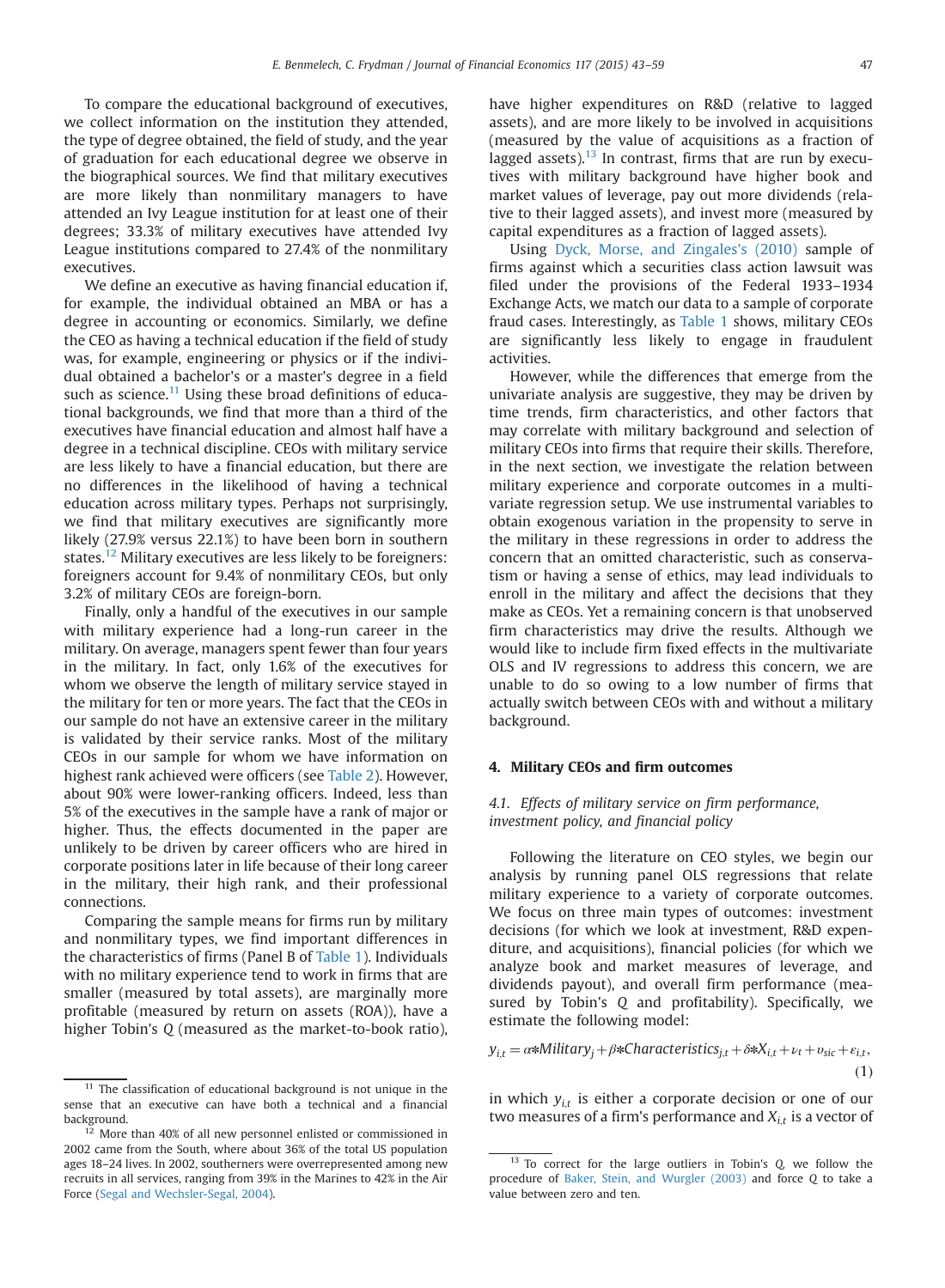<span id="page-5-0"></span>Summary statistics, by firm-year.

This table reports summary statistics for both personal characteristics of CEOs (Panel A) and firm characteristics (Panel B). The sample is based on all executives from the cohorts 1913–1960 with non-missing biographies and the firms that were matched to these CEOs. Ivy League school is an indicator variable that takes the value of one if the CEO attended an Ivy League University, and zero otherwise. Finance and Technical education are indicator variables that take the value of one if the CEO studies are related to finance or engineering, respectively, and zero otherwise. Foreign is an indicator variable that equals one for CEOs who were not born in the U.S., and zero otherwise. South is an indicator variable that equals one for CEOs who were born in the Southern region of the U.S., and zero otherwise. Length of service is the number of years that a CEO served in the military. Firm size is defined as the logarithm of Total Assets. Return on assets is EBITDA divided by Total Assets. Tobin's Q is [Assets+Market Value of Equity – Book Value of Equity /Assets. Investment is CAPEX divided by lagged Total Assets. Acquisitions is the total value of acquisition activities during the year divided by lagged Total Assets. R&D is R&D expenses divided by lagged Total Assets. Book Leverage is defined as [Total Current Liabilities + Long-term Debt]/[Total Assets]. Market Leverage is defined similarly to Book Leverage but is divided by the Market value of Assets. Dividend Payout is defined as the sum of preferred and common dividends paid, divided by lagged Total Assets. The Fraud variables are dummies that take the value of one for the first firm-year, or for all firm-years, in which a firm has been alleged to have committed securities fraud, and zero otherwise. Statistics for Investment, R&D, Book leverage, and Market leverage are restricted to manufacturing and retail industries (SIC codes between 20 and 59).

|                                   | Nonmilitary CEOs |           |                  | Military CEOs |           |                  | Difference in means |  |
|-----------------------------------|------------------|-----------|------------------|---------------|-----------|------------------|---------------------|--|
|                                   | Mean             | Std. dev. | # Firm-year obs. | Mean          | Std. dev. | # Firm-year obs. | $t$ -Test           |  |
| Panel A: Personal characteristics |                  |           |                  |               |           |                  |                     |  |
| Year of birth                     | 1940.99          | 9.505     | 16557            | 1931.008      | 7.991     | 5918             | 72.21               |  |
| Years of education                | 18.863           | 3.476     | 12382            | 17.865        | 3.322     | 5447             | 17.90               |  |
| Ivy League school                 | 0.274            | 0.446     | 15228            | 0.333         | 0.471     | 5736             | $-8.36$             |  |
| Finance education                 | 0.379            | 0.485     | 15208            | 0.311         | 0.463     | 5736             | 9.12                |  |
| Technical education               | 0.475            | 0.499     | 15208            | 0.480         | 0.500     | 5736             | $-0.57$             |  |
| Foreign                           | 0.094            | 0.292     | 11584            | 0.032         | 0.175     | 5326             | 14.48               |  |
| South                             | 0.221            | 0.415     | 10481            | 0.279         | 0.449     | 5157             | $-7.95$             |  |
| Length of service                 |                  |           |                  | 3.836         | 1.848     | 5300             |                     |  |
| Panel B: Firm characteristics     |                  |           |                  |               |           |                  |                     |  |
| Firm size                         | 7.930            | 1.637     | 15916            | 8.088         | 1.471     | 5290             | $-6.23$             |  |
| Return on assets                  | 0.132            | 0.133     | 15638            | 0.127         | 0.096     | 5182             | 2.43                |  |
| Tobin's O                         | 1.630            | 0.824     | 15835            | 1.368         | 0.594     | 5252             | 21.29               |  |
| Investment                        | 0.079            | 0.090     | 10694            | 0.083         | 0.056     | 3427             | $-2.57$             |  |
| Acquisitions                      | 0.036            | 0.122     | 9851             | 0.030         | 0.094     | 3009             | 2.22                |  |
| R&D                               | 0.053            | 0.082     | 6493             | 0.033         | 0.042     | 1843             | 9.89                |  |
| Book leverage                     | 0.258            | 0.189     | 9778             | 0.273         | 0.148     | 3104             | $-3.95$             |  |
| Market leverage                   | 0.253            | 0.214     | 9725             | 0.299         | 0.206     | 3075             | $-10.36$            |  |
| Dividend payouts                  | 0.015            | 0.026     | 15822            | 0.021         | 0.054     | 5261             | $-9.38$             |  |
| Fraud (first year)                | 0.010            | 0.098     | 9970             | 0.003         | 0.052     | 1814             | 2.92                |  |
| Fraud (all years)                 | 0.024            | 0.152     | 9970             | 0.007         | 0.084     | 1814             | 4.52                |  |

#### Table 2

Military background of CEOs with military experience.

Sample based on 1,115 CEOs with military experience. Officer identifies individuals reporting a rank of lieutenant, captain, colonel, major, or other unidentified officers. Low-level officer takes a value of one for noncolonel lieutenants, captains, and majors. Major and above identifies individuals with a rank of lieutenant colonel, colonel, major, or major general.

|                                   | Percentage | Number of executives |
|-----------------------------------|------------|----------------------|
| Military branch                   |            |                      |
| <b>US Army</b>                    | 41.32      | 457                  |
| <b>US Navy</b>                    | 40.32      | 446                  |
| <b>US Air Force</b>               | 15.10      | 167                  |
| <b>US Coast Guard</b>             | 1.18       | 13                   |
| Foreign military service          | 1.63       | 18                   |
| Other military service            | 0.45       | 5                    |
| # Executives with observed branch |            | 1,106                |
| Marines                           | 6.25       | 69                   |
| Reserves                          | 21.88      | 242                  |
| Military ranks                    |            |                      |
| Officer                           | 92.34      | 446                  |
| Low-level officer                 | 90.06      | 435                  |
| Lieutenant                        | 66.46      | 321                  |
| Captain                           | 19.88      | 96                   |
| Major and above                   | 4.76       | 23                   |
| # Executives with observed rank   |            | 483                  |

firm-level controls that includes, depending on the specification, Q, cash flow, firm size, asset tangibility, profitability, and leverage. In some specifications we also control for a vector of executive characteristics Characteristics, that includes the executive's age, whether the individual was born in a southern state or a foreign country, and characteristics of the CEO's educational background. All the regressions include three-digit standard industrial classification (SIC) industry fixed effects  $v_{\text{sic}}$  as well as year fixed effects  $\nu_t$  to control for differences across industries as well as time trends in the outcome variables. We cluster the standard errors at the firm level.<sup>14</sup> The coefficient of interest in our regressions is  $\alpha$ , which relates military service to corporate decisions and firm performance.

[Table 3](#page-6-0) displays the results from estimating regression [\(1\)](#page-4-0) for each of the dependent variables using different specifications. An important concern in estimating the effect of military service on firm outcomes is that any correlation may be driven by omitted CEO characteristics. CEO age is of particular importance. The summary statistics in Table 1, as well as [Fig. 1,](#page-1-0) show that military

<sup>&</sup>lt;sup>14</sup> Standard errors are marginally smaller if we cluster by executive instead.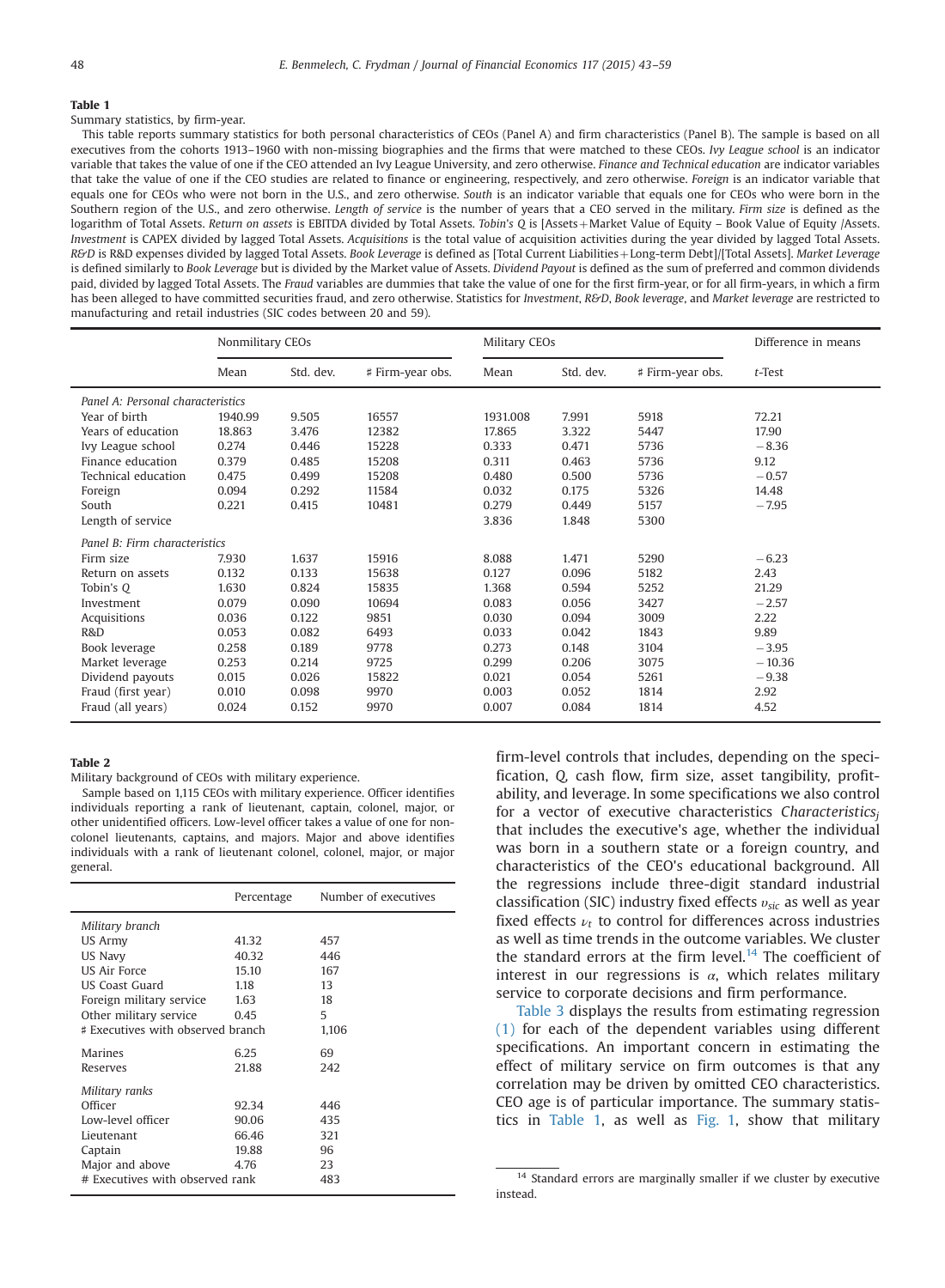<span id="page-6-0"></span>Effect of military service on firm decisions and performance, OLS results.

This table examines the impact of military service on firm outcomes. Military is an indicator variable for whether the CEO of the firm in the given year has any military experience. All regressions include controls for Size, year fixed effects, and three-digit SIC dummies. Columns 1 to 3 also include Tobin's Q and cash flows. Columns 4 and 5 include controls for Tobin's Q and ROA. Column 6 controls for Tobin's Q, ROA, and Book Leverage. Regressions (1)–(3) are restricted to manufacturing and retail industries (SIC codes between 20 and 59). Panel A includes dummy variables for the age quintiles for the entire age distribution in the sample (omitted category is the first quintile). Panel B also includes a dummy variable for whether the executive is foreign and whether he was born in a southern state, and three indicators for educational background (attended Ivy League school, technical education, and financial education). Variable definitions, and sample summary statistics, are provided in [Table 1](#page-5-0). Robust standard errors in parentheses are clustered by firm. +Indicates significance at 10%; \* significant at 5%; \*\* significant at 1%.

|                       | Investment                                                                          | R&D                      | Acquisitions            | Book leverage           | Market leverage         | Dividend payouts     | <b>ROA</b>              | Tobin's O             |
|-----------------------|-------------------------------------------------------------------------------------|--------------------------|-------------------------|-------------------------|-------------------------|----------------------|-------------------------|-----------------------|
|                       | (1)                                                                                 | (2)                      | (3)                     | (4)                     | (5)                     | (6)                  | (7)                     | (8)                   |
| Panel A: Age controls | $-0.00642**$                                                                        | $-0.00616*$              | 0.000349                | $-0.00969$              | $-0.0134+$              | 0.00126              | $-0.00271$              | $-0.0183$             |
| Military              | (0.00227)                                                                           | (0.00239)                | (0.00302)               | (0.00665)               | (0.0069)                | (0.00121)            | (0.00278)               | (0.0198)              |
| Obs.                  | 14.015                                                                              | 8.280                    | 12.759                  | 12.768                  | 12.768                  | 16.507               | 20,820                  | 21.087                |
| R-squared             | 0.258                                                                               | 0.494                    | 0.050                   | 0.380                   | 0.555                   | 0.190                | 0.232                   | 0.402                 |
| Military              | Panel B: Age controls and CEO personal characteristics<br>$-0.00478 +$<br>(0.00253) | $-0.00517*$<br>(0.00255) | $-0.00142$<br>(0.00320) | $-0.0142*$<br>(0.00713) | $-0.0159*$<br>(0.00766) | 0.00101<br>(0.00122) | $-0.00261$<br>(0.00291) | $-0.0167$<br>(0.0214) |
| Obs.                  | 9.943                                                                               | 5.776                    | 8.925                   | 9.028                   | 9.028                   | 11.482               | 14.887                  | 15.080                |
| R-squared             | 0.321                                                                               | 0.508                    | 0.059                   | 0.431                   | 0.581                   | 0.203                | 0.248                   | 0.447                 |

experience is significantly higher in earlier cohorts. Other studies document that CEO age may be associated with risk-taking behavior and managerial style ([Bertrand and](#page-15-0) [Schoar, 2003](#page-15-0)). To separate the effect of military service from a pure age effect, we control for age in a flexible manner using indicator variables for the quintiles of the CEOs' age distribution.<sup>15</sup> This strategy addresses any concerns that our findings are driven by age in a very strict manner, as most quintiles identify executives born only three or four years apart.

We begin by relating military service to various measures of investment policies. Column 1 of Table 3 studies the correlation between military service and corporate investment. Similar to traditional investment regressions ([Fazzari, Hubbard, and Petersen, 1988;](#page-15-0) [Hoshi, Kashyap, and](#page-15-0) [Scharfstein, 1990;](#page-15-0) [Rauh, 2006](#page-16-0)), we control for a measure of Tobin's Q and cash flow in addition to size, year, and industry fixed effects. We focus on firms in manufacturing, retail, transportation, and communication industries in these regressions (two-digit SIC 20–59), and the sample size is 14,015 firm-year observations. In all our specifications, our results are consistent with the vast literature on investment-cash flow sensitivity: consistent with the Q-theory of investment, we confirm that the coefficient on Q is positive and significant; and consistent with the financial constraints explanation of [Fazzari, Hubbard, and](#page-15-0) [Petersen \(1988\),](#page-15-0) the coefficient on cash flow is positive and significant (coefficients are not reported in the table for brevity). Our novel result is that service in the military is negatively correlated with investment. In our baseline specification in Panel A, the coefficient on military service is

-0.006 and is significant at the 1% level. Thus, military service is associated with a reduction in corporate investment of 8.1% relative to the unconditional investment mean.

The summary statistics in [Table 1](#page-5-0) show that military and nonmilitary CEOs differ on characteristics other than age. One possible concern is that the correlation of investment with military experience documented in Panel A may be driven by other CEO characteristics if, for example, southerners or individuals with less financial education are less likely to take on new investments. In Panel B of Table 3 we add controls for being a foreigner and being born in a southern state, as well as our three indicators for educational background. The various biographical sources we use often lack information on these characteristics, particularly for place of birth. Our sample size therefore shrinks considerably when we include these controls. While the economic magnitude of service in the military is marginally lower, it is still statistically significant at the 10% level. Thus, investment of firms managed by CEOs with military background is lower compared to those led by managers with no prior military exposure.

In column 2 of Table 3 we present results for regression [\(1\)](#page-4-0) in which the dependent variable is R&D expenditure scaled by firm assets as of the beginning of the year. Our initial sample of the R&D regressions is smaller—8,280 observations—since fewer firms report R&D expenditures in their 10K filings. Our control variables are identical to those in the investment regressions, and we also focus on firms in manufacturing, retail, and transportation industries. Similar to our investment results, we find that executives with military background are less likely to invest in R&D. When controlling for age and other personal characteristics, the military coeffi $cient$  is  $-0.005$  (significant at the 5% level), representing a decline of 10.7% relative to the unconditional mean. We do not find any significant relation between military service and acquisitions (see column 3).

<sup>&</sup>lt;sup>15</sup> Because the age distribution of CEOs has been very stable over time, we define the quintiles using the age of executives over the entire sample. We omit the indicator variable for the first quintile (less than 51 years of age) in all regressions.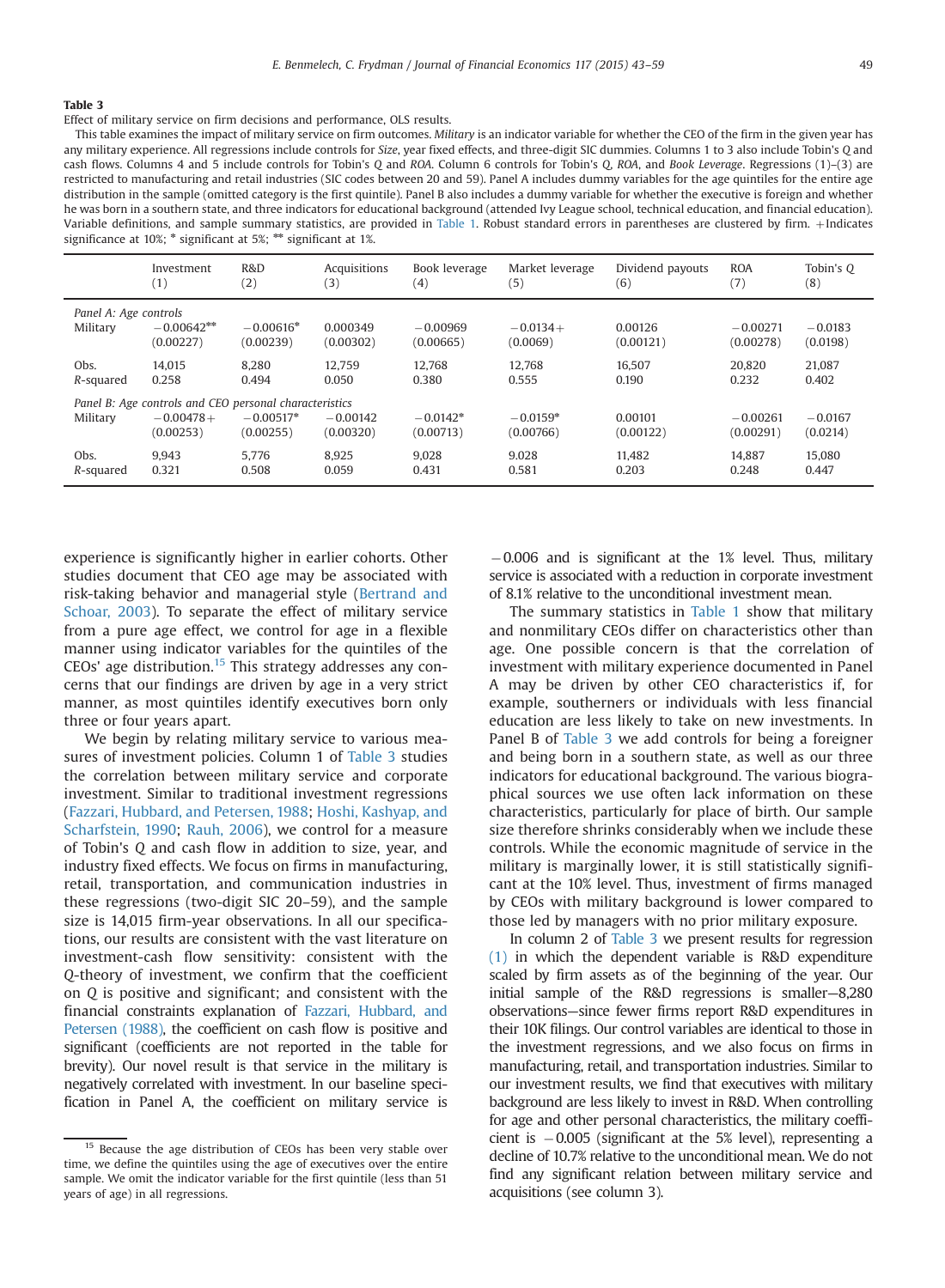We next study two measures of financial decisions: leverage and payout policy.<sup>16</sup> When we control for both firm and CEO characteristics we find that military service is associated with lower book and market measures of leverage (columns 4 and 5 in [Table 3](#page-6-0)). The military  $\text{coefficient}$  is between  $-0.014$  and  $-0.016$ , depending on the leverage measure, representing a decline between 5.4% and 6.2%, relative to the respective unconditional mean. We do not find any relation between military experience and dividend payouts (column 6 of [Table 3\)](#page-6-0).

Finally, while agency and incentive problems may lead CEOs to overinvest or underinvest, our findings do not indicate whether that lower investment in capital and R&D by military CEOs is optimal or suboptimal.<sup>17</sup> Moreover, we find no evidence that military service is correlated with profitability (measured by return on assets) and valuation (measured by Tobin's Q). Column 8 of [Table 3](#page-6-0) shows that the presence of a CEO with military experience is conditionally uncorrelated with Tobin's Q. The estimated coefficients are small, representing less than 1% of the sample's mean, and are not statistically significant in any of the specifications.

In sum, we find correlations between military service and some outcome variables but not for others. When we do find statistically significant effects, our findings suggest that military CEOs pursue more conservative—rather than aggressive—financial and investment policies. It is important to note, however, that this statistical significance is overstated because we analyze multiple outcome variables simultaneously. The possibility that some coefficients will be significant randomly is a valid concern. In our case, only four of eight variables are significant at the 5% to 10% level. Next we show these results are mostly robust to a variety of specifications (in Section 4.2) and to the use of instrumental variables (in [Section 5\)](#page-11-0). Although we find these results reassuring, we caution the reader that the documented relation between military service and investment and financial policies is not exceedingly strong.

#### 4.2. Robustness checks

The basic OLS results discussed in [Section 4.1](#page-4-0) suggest that CEOs with military experience is correlated with different investment, R&D, and in some specifications also debt policies compared to other top executives. We investigate the robustness of these correlations and present the results in [Table 4.](#page-8-0) Panel A presents results for investment, Panel B focuses on expenditures in R&D, and Panel C displays the results for market leverage. First, we examine whether the correlations between military service and corporate policies are influenced by the inclusion of foreign-born CEOs. In fact, only 12.1% of the CEOs who are foreigners have military experience, relative to 34.5% of US-born CEOs. Indeed, column 2 shows that the results are virtually unchanged when we exclude foreigners from the sample.

Another possible concern is that the findings could be largely attributable to those executives who were professional military men. Career military men may be different from other CEOs, and it is possible that an omitted factor correlated with professional service is driving the negative effects on investment, R&D, and leverage. Moreover, career military personnel may obtain an executive position at a firm in exchange for military contracts regardless of their managerial talent. We analyze this possibility in two ways. First, column 3 shows that our results for investment and R&D are robust to the exclusion of professional military men, defined as those individuals with a military career longer than six years (about 6.4% of the executives in the sample). The correlation between military service and leverage becomes somewhat smaller and is no longer statistically significant in column 3.

We also analyze the effect of time spent in the military service. We compare the effects of military service for executives with short service (defined as those who spent four years—the sample median—or less in the military) with those individuals with long service (i.e., more than four years of service). The results in column 4 of [Table 4](#page-8-0) indicate that our baseline findings for R&D and investment are indeed driven by individuals with shorter military service. The coefficients are significantly smaller and not significant for individuals with longer military service. While the pattern is broadly the same for leverage, none of the estimated coefficients are statistically significant. This result is somewhat puzzling, given [Franke's \(2001\)](#page-15-0) finding that cadets' attitudes tended to grow more conservative the longer they were at West Point. However, longer military service can also lead to increased aggressiveness ([Franke, 2001](#page-15-0)), which may lead those who stayed in the military longer to invest more.

A growing literature in corporate finance documents that early life experiences can leave a permanent imprint, affecting an individual's financial choices and even the policies that he or she would implement as CEO ([Malmendier and Nagel, 2011;](#page-15-0) [Malmendier, Tate, and](#page-15-0) [Yan, 2011](#page-15-0); [Schoar and Zuo, 2011\)](#page-16-0). Thus, in column 5 of [Table 4](#page-8-0) we study the correlations between military service and corporate policies conditional on the age in which the individual joined the military service. Executives who served in the military when young (defined as those who started their service when age 24—the sample median—or younger) have lower investment and R&D expenditures than nonmilitary CEOs. Although the magnitudes of the coefficients are similar for individuals who were older when they joined the service, they are not statistically significant. Moreover, none of the indicators are significant for market leverage.

In sum, these results suggest that there is a negative correlation between military service and capital and R&D investment, whereas the correlation between leverage and military service is less robust. In unreported results we supplement the analysis by studying the correlations

<sup>&</sup>lt;sup>16</sup> We also do not find an effect of military experience on a proxy for cost-cutting policy (the ratio of selling, general, and administrative expenses to sales) or on advertising (measured by advertising expenditures relative to assets).

<sup>&</sup>lt;sup>17</sup> We have tried to test the overinvestment/underinvestment hypothesis indirectly by adding to the investment and R&D regressions an interaction between Q and the military dummy. The coefficient on the interaction term was insignificant both economically and statistically suggesting that military CEOs are not more sensitive to investment opportunities (proxied by Q) than their nonmilitary peers.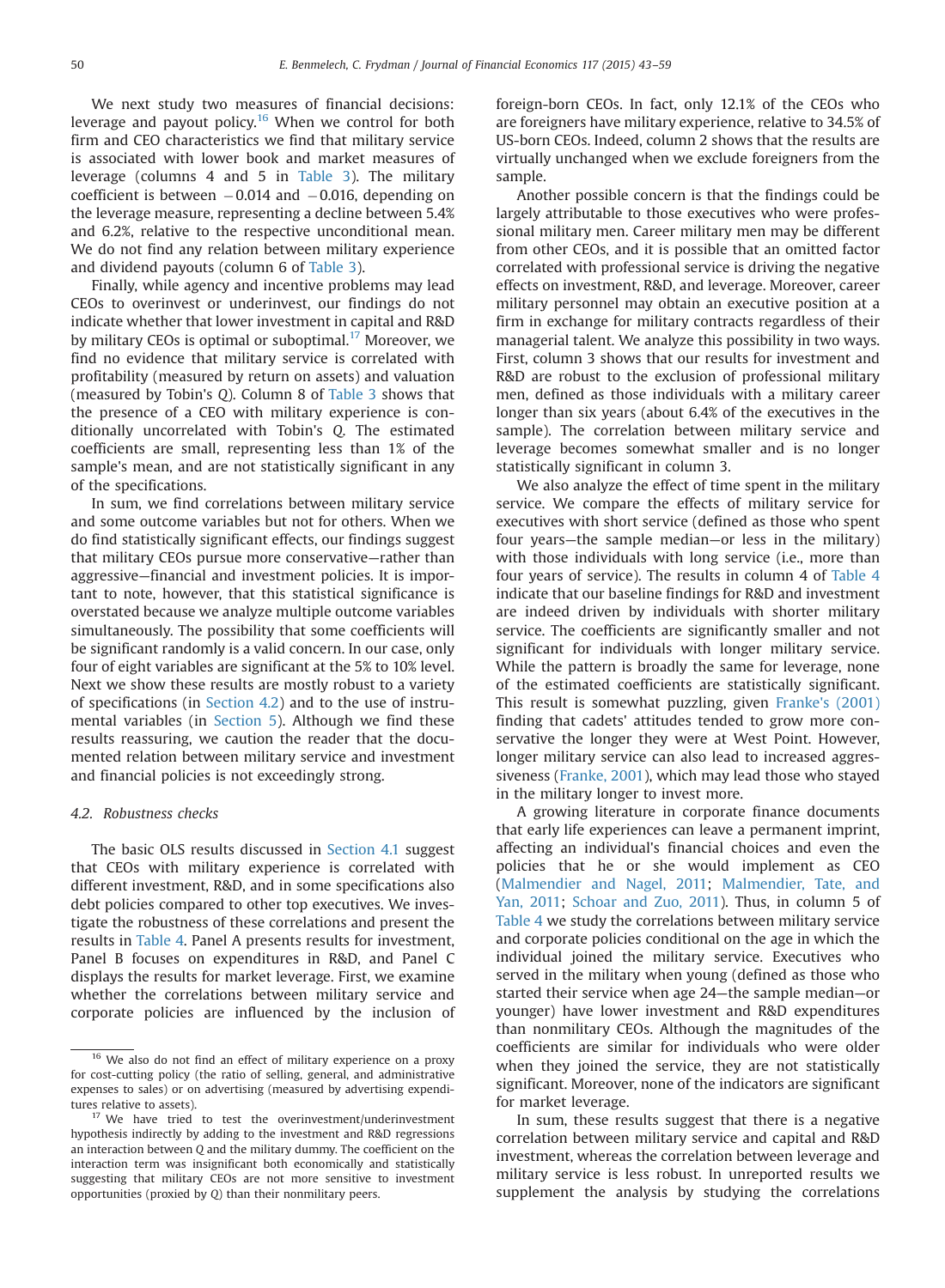<span id="page-8-0"></span>Robustness checks.

This table provides robustness checks for the regressions reported in [Table 3.](#page-6-0) Base specification replicates the estimate from Panel B of [Table 3](#page-6-0). Military is an indicator variable for whether the CEO of the firm in the given year has any military experience. Professional military men are defined as those spending more than six years in the military. Low service in the military is an indicator for executives who spent four years (the median time served in the sample) or less in the military, and high service is an indicator for those executives with more than four years. Low age of service is an indicator for executives who began their service when 24 years of age (the median in the sample) or younger. High age is an indicator for those executives who were more than 24 years of age when they joined the service. All regressions include controls for firm size (measured by log of total assets), year fixed effects, three-digit SIC industry dummies (except when using firm fixed effects), dummy variables for the age quintiles for the entire age distribution in the sample, a dummy variable for whether the executive was born in a southern state, and three indicators for educational background (Ivy League, Technical education, and Financial education). Panels A and B also control for cash flows and Tobin's Q. Panel C includes measures of Tangibility (defined as Fixed Assets divided by Total Assets), ROA, and Tobin's Q as additional controls. All columns except for (2) include an indicator for whether the executive is foreign-born. Regressions are limited to manufacturing and retail industries (SICs from 20 to 59). Variable definitions, and sample summary statistics, are provided in [Table 1.](#page-5-0) Robust standard errors in parentheses are clustered by firm. +Indicates significance at 10%; \* significant at 5%; \*\* significant at 1%.

|                                                                                           | Base specification        | <b>Excluding foreigners</b> | Excluding professional military | Length of service                                   | Age of service                                      |
|-------------------------------------------------------------------------------------------|---------------------------|-----------------------------|---------------------------------|-----------------------------------------------------|-----------------------------------------------------|
|                                                                                           | (1)                       | (2)                         | (3)                             | (4)                                                 | (5)                                                 |
| Panel A: Investment<br>Military                                                           | $-0.00478 +$<br>(0.00253) | $-0.00542*$<br>(0.00267)    | $-0.00575*$<br>(0.00268)        |                                                     |                                                     |
| Service/age:<br>Short/younger<br>Long/older                                               |                           |                             |                                 | $-0.00631*$<br>(0.00266)<br>$-0.00297$<br>(0.00398) | $-0.00562*$<br>(0.00263)<br>$-0.00541$<br>(0.00623) |
| Observations                                                                              | 9,943                     | 9,167                       | 9,510                           | 9,675                                               | 9,656                                               |
| Panel B: Expenditures in R&D<br>Military<br>Low (service or age)<br>High (service or age) | $-0.00517*$<br>(0.00255)  | $-0.00469+$<br>(0.00276)    | $-0.00668*$<br>(0.00276)        | $-0.00832**$<br>(0.00283)<br>0.00387<br>(0.00475)   | $-0.00580*$<br>(0.00281)<br>$-0.00624$<br>(0.00752) |
| <b>Observations</b>                                                                       | 5,776                     | 5,224                       | 5,529                           | 5,621                                               | 5,602                                               |
| Panel C: Market leverage<br>Military                                                      | $-0.0159*$<br>(0.00766)   | $-0.0164*$<br>(0.00796)     | $-0.0116$<br>(0.00830)          |                                                     |                                                     |
| Low (service or age)<br>High (service or age)                                             |                           |                             |                                 | $-0.0128$<br>(0.00792)<br>$-0.00946$<br>(0.0167)    | $-0.0127$<br>(0.00832)<br>0.00402<br>(0.0233)       |
| Observations                                                                              | 9,208                     | 8,316                       | 8,625                           | 8,767                                               | 8,743                                               |

between service in the different branches of the military and our battery of outcome variables. Our estimates available on request—suggest that the negative relation between military service and investment or R&D is not confined to serving in any particular branch of the military.

Because investment policies and firm performance vary systematically by industry, our specifications include indicator variables for the firms' three-digit standard industrial codes. Although we believe that this level of detail allows us to capture the main sources of industry variation, these estimates should be interpreted with caution because the number of firms in a given year is small for several industries when defined at the three-digit level. We obtain similar results with two-digit SIC codes, suggesting that the military coefficient is not biased when relying on different industry definitions.

It is important to note that a main limitation of our empirical strategy is that we cannot control instead for firm fixed effects. This approach would address conce-

rns that firm unobserved characteristics confound our estimates. However, the military effect would then be identified solely from those firms that change from military to nonmilitary CEOs, or vice versa, within our sample. Unfortunately, such transitions are infrequent in our data, and we would have to rely on very limited variation to identify the effect of military service.<sup>18</sup> We cannot therefore rule out that the relations we find between military experience and firm outcomes are due to the sorting of military CEOs in firms with more conservative financial and investment policies within industries. Thus, our findings are suggestive of a relation between military experience and several firm outcomes but do not allow us to conclusively determine a causal effect of military service.

<sup>&</sup>lt;sup>18</sup> This strategy would also ignore an important source of variation: some firms may hire only military CEOs precisely because of this characteristic. In [Section 5.3,](#page-14-0) we propose firm demand as one of the potential mechanisms driving our results.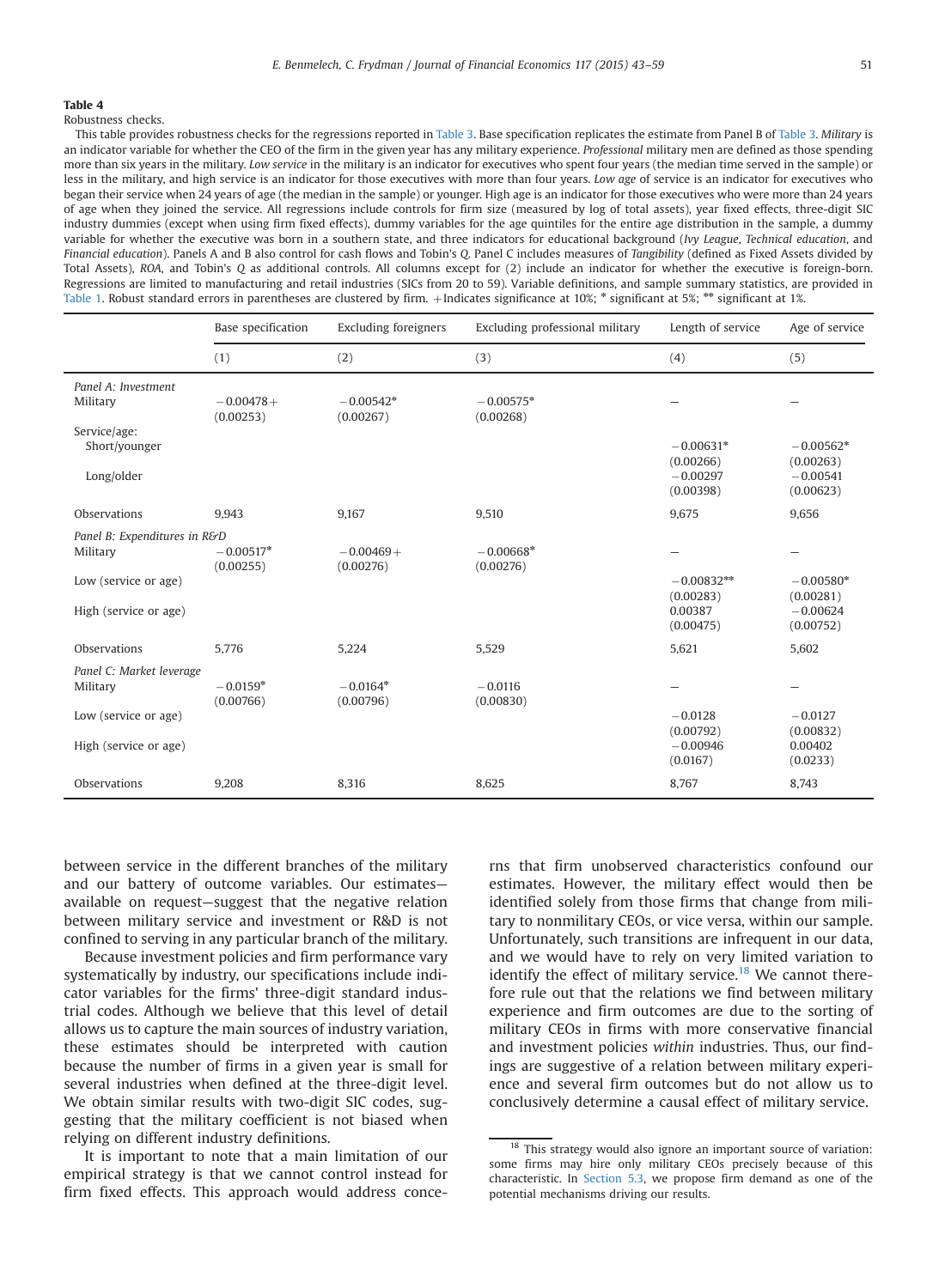#### 4.3. Effects of military service on corporate fraud

To explore the conjecture that the military may confer on its personnel a stricter moral code, we analyze the correlation between military experience and alleged corporate fraud. Our sample of corporate frauds comes from [Dyck, Morse, and Zingales \(2010\)](#page-15-0) and consists of US firms against which a securities class action lawsuit was filed under the provisions of the Federal 1933–1934 Exchange Acts for the period 1994–2004. [Dyck, Morse, and Zingales](#page-15-0) [\(2010\)](#page-15-0) conduct a thorough investigation and identify a total of 216 alleged fraud cases. Given the requirements of having detailed information on CEO personal characteristics, we are able to match 132 of these cases to our data. Based on this sample, we estimate linear probability models of the likelihood of corporate fraud and report the results in Table 5.<sup>19</sup>

[Dyck, Morse, and Zingales's \(2010\)](#page-15-0) data set identifies all years in which a company has allegedly committed fraud. Because it is possible that a misfeasance that began with one CEO continues during the term of the successor CEO, we define two fraud variables. The first measure of fraud is an indicator variable for only the first year of the alleged fraud case. The second variable takes a value of one for every year in which the firm is accused of having committed fraud.

CEOs with military experience are less likely to be involved in corporate fraud. The coefficient on Military is statistically significant and economically sizable in all specifications of Table 5.<sup>20</sup> Using a specification with our baseline controls, in column 1 we find that military service is associated with a 70.0% reduction in the likelihood of fraud compared to the unconditional mean. Our results hold whether we define the fraud indicator as being equal to one for only the year in which the fraud began (columns 1–2) or when the fraud dummy equals one for all the years of the fraud case (columns 3–4). When we consider all years of the fraud case, the estimated coefficients imply reductions that are between 56.6% and 57.5% relative to the mean.

It is possible that other experiences also lead CEOs to act in more ethical ways. We find that having a business school education does not serve this purpose. When we run a horse race between the effect of MBA education and military experience on fraud (columns 2 and 4), the coefficient on Military is unchanged, whereas the MBA indicator is not statistically different from zero.

#### Table 5

Alleged corporate fraud and military experience.

This table present regression results of the effect of service in the military on the likelihood of financial fraud. The regressions are estimated for the years 1994–2004 due to availability of fraud data. Dependent variable in regressions (1) and (2) is an indicator for the first year in which the company was identified as committing fraud, and in columns 3 and 4 is an indicator for all years in which the firm was identified as committing fraud. All regressions include controls for Size, year fixed effects, dummy variables for the age quintiles for the entire age distribution in the sample (omitted category is the first quintile), a dummy variable for whether the executive was born in a southern state, a dummy for whether the executive is foreign-born, three indicators for educational background (Ivy League, Technical education, and Financial education), and industry fixed effects at the three-digit SIC. MBA is an indicator variable for whether the executive has an MBA degree. Variable definitions, and sample summary statistics, are provided in [Table 1.](#page-5-0) Robust standard errors in parentheses are clustered by firm.  $\pm$ Indicates significance at 10%; \* significant at 5%; \*\* significant at 1%.

| Dependent variable        |                         | First-year fraud                                 | All fraud years        |                                                |  |
|---------------------------|-------------------------|--------------------------------------------------|------------------------|------------------------------------------------|--|
|                           | (1)                     | (2)                                              | (3)                    | (4)                                            |  |
| Military<br><b>MBA</b>    | $-0.0070**$<br>(0.0026) | $-0.0069**$<br>(0.0026)<br>$-0.0029$<br>(0.0054) | $-0.0138*$<br>(0.0059) | $-0.0136*$<br>(0.0060)<br>$-0.0061$<br>(0.013) |  |
| Observations<br>R-squared | 7.657<br>0.040          | 7.657<br>0.040                                   | 7.657<br>0.096         | 7.657<br>0.096                                 |  |

The results in Table 5 demonstrate that the staggering differences in alleged corporate fraud by military type evidenced in the raw data are robust. The likelihood of corporate fraud is much lower when a CEO with military experience runs the firm.

#### 4.4. Military CEOs' performance during time of distress

It is often suggested that military men perform better because they can cope better in difficult situations or because they have a greater sense of ethics and commitment [\(Franke, 2001](#page-15-0); [Duffy, 2006](#page-15-0)). To assess whether CEOs who served in the military handle crises better, we test whether there are differential effects on the valuation of firms during periods of industry distress by CEO type.

As shown in [Table 3,](#page-6-0) in a multivariate setting there is no significant direct effect of military service on Tobin's Q. In [Table 6](#page-10-0) we refine the analysis by interacting the military dummy with an indicator variable for whether the industry experiences economic distress during the year. We classify an industry (measured either at the three- or fourdigit SIC) as being in distress if its asset-weighted profitability relative to assets in a given year is below the 25th percentile of the same measure for the entire Compustat sample during the period 1975–2006. Our analysis of the relation between industry distress and military CEOs is unlikely to be driven by firms switching the type of their CEOs during periods of industry distress, as the likelihood of replacing a nonmilitary CEO with an executive with military experience is similar in good and bad times. Indeed, a military CEO replaces a nonmilitary CEO in 7.7% of transitions while industries are experiencing distress and in 9.3% of all transitions in the sample.

<sup>&</sup>lt;sup>19</sup> We use a linear probability model because we have both year and industry fixed effects in the regressions in order to avoid the incidental parameters problem. Nevertheless, our results remain unchanged when we use probit regressions. For example, the marginal effect (evaluated at the mean) of the military dummy for the first year of detected fraud is  $-0.007562$  ( $z = -2.682$ ), while the impact on all years of fraud is  $-0.012076$  ( $z = -2.332$ ).

<sup>&</sup>lt;sup>20</sup> Regressions in Table 5 control for firm size, year fixed effects, CEOs' age-quintiles, a dummy for CEOs who were born in a southern state, a dummy for foreign-born CEOs, CEOs' educational background, and industry fixed effects. The inclusion of personal characteristics reduces the sample size substantially. We obtain very similar results when we do not control for the executive personal characteristics with a sample size of 11,700 firm-year observations (results are omitted for brevity).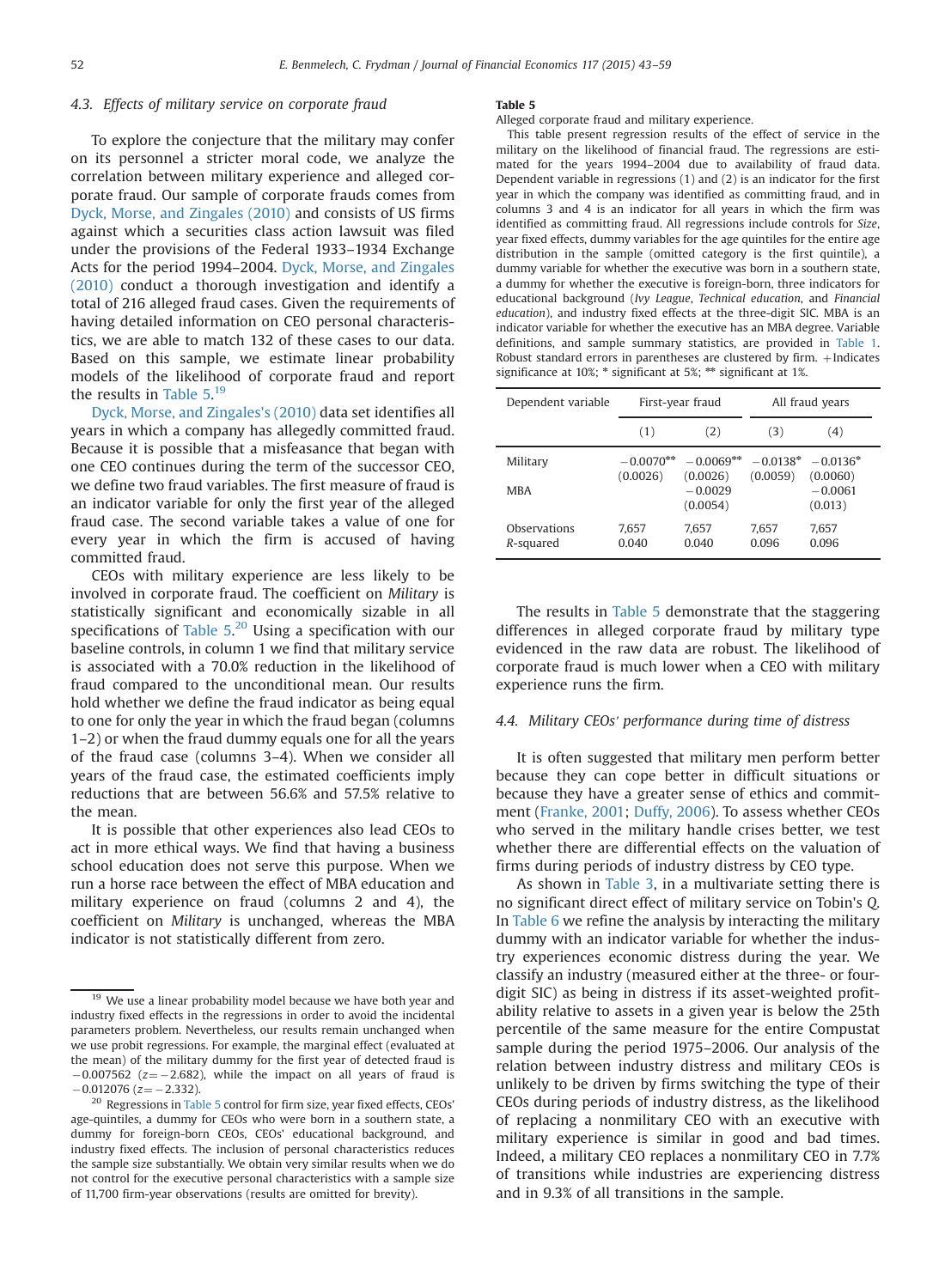<span id="page-10-0"></span>Firm performance during periods of industry distress and booms.

This table displays the results from regressions of Tobin's Q on military service. Industry distress is an indicator for years in which the profitability of the industry (defined by the asset-weighted return on assets at the three- or four-digit SIC) is below the 25th percentile of asset-weighted industry profitability from 1975 to 2006; industry boom is a similar variable for years in which the industry profitability is above the 75th percentile. All regressions control for firm size, age quintiles, three-digit SIC dummies, and year fixed effects. Personal characteristics composed of dummy variables for being foreign, born in a southern state, and three indicators for educational background (Ivy League, Technical education, and Financial education). Financial education is excluded in regression (6), which includes an indicator variable for whether the executive has an MBA degree. Marines is an indicator variable for whether the executive was a member of the US Marine Corps. Variable definitions, and sample summary statistics, are provided in [Table 1.](#page-5-0) Robust standard errors in parentheses are clustered by firm. +Indicates significance at 10%; \* significant at 5%; \*\* significant at 1%.

|                                                       |                         |                          |                         |                         | Tobin's O               |                         |                        |                          |
|-------------------------------------------------------|-------------------------|--------------------------|-------------------------|-------------------------|-------------------------|-------------------------|------------------------|--------------------------|
|                                                       | (1)                     | (2)                      | (3)                     | (4)                     | (5)                     | (6)                     | (7)                    | (8)                      |
| Military                                              | $-0.0350+$<br>(0.0211)  | $-0.0279$<br>(0.0232)    | $-0.0424+$<br>(0.0218)  | $-0.0355$<br>(0.0237)   | $-0.0345$<br>(0.0239)   | $-0.0362$<br>(0.0237)   | $-0.0465*$<br>(0.0225) | $-0.0425+$<br>(0.0243)   |
| Industry distress                                     | $-0.0920**$<br>(0.0138) | $-0.0751***$<br>(0.0163) | $-0.133**$<br>(0.0143)  | $-0.110**$<br>(0.0168)  | $-0.110***$<br>(0.0168) | $-0.0989**$<br>(0.0195) | $-0.102**$<br>(0.0137) | $-0.0820***$<br>(0.0161) |
| Military*distress                                     | $0.0662**$<br>(0.0212)  | $0.0469*$<br>(0.0239)    | $0.0954***$<br>(0.0219) | $0.0759***$<br>(0.0243) | $0.0741***$<br>(0.0248) | $0.0745**$<br>(0.0243)  | $0.105***$<br>(0.0207) | $0.0876***$<br>(0.0230)  |
| Marines                                               |                         |                          |                         |                         | $-0.0144$<br>(0.0642)   |                         |                        |                          |
| Marines*distress                                      |                         |                          |                         |                         | 0.0263<br>(0.0757)      |                         |                        |                          |
| <b>MBA</b>                                            |                         |                          |                         |                         |                         | 0.0333<br>(0.0308)      |                        |                          |
| MBA*distress                                          |                         |                          |                         |                         |                         | $-0.0376$<br>(0.0278)   |                        |                          |
| Industry boom                                         |                         |                          |                         |                         |                         |                         | $0.112***$<br>(0.0169) | $0.105***$<br>(0.0194)   |
| Military*boom                                         |                         |                          |                         |                         |                         |                         | 0.0141<br>(0.0289)     | 0.0218<br>(0.0313)       |
| Distress defined using:<br>Individual characteristics | SIC <sub>3</sub><br>No  | SIC <sub>3</sub><br>Yes  | SIC4<br>N <sub>0</sub>  | SIC4<br>Yes             | SIC4<br>Yes             | SIC4<br>Yes             | SIC4<br>No             | SIC <sub>4</sub><br>Yes  |
| Observations<br>R-squared                             | 21,087<br>0.402         | 15,080<br>0.447          | 21,087<br>0.404         | 15,080<br>0.449         | 15,080<br>0.449         | 15,080<br>0.449         | 21,087<br>0.406        | 15,080<br>0.451          |

As Table 6 demonstrates, our measure of industry distress is associated with a lower Tobin's Q. The regression estimates show that during a time of industry distress, Tobin's  $Q$  is lower by between  $-0.075$  and -0.133, suggesting a decline that is between 5.3% and 8.7% relative to the sample mean. Tobin's Q is on average lower for military personnel (columns 1 and 3); this effect is likely driven by omitted CEO characteristics. Indeed, when we control for individual characteristics there is no statistically significant effect of military service on Tobin's Q (columns 2 and 4).

CEOs with military experience perform better than their nonmilitary peers during times of distress (column 1 of Table 6). Indeed, the coefficient on the interaction term is positive and significant, implying that military CEOs can offset about 70% of the decline that is due to the industry effect. This result is robust to including the CEO's personal characteristics in the regression (column 2), and the magnitude of the interaction effect becomes somewhat larger when we use the four-digit SIC to calculate industry distress (columns 3 and 4). $21$ 

One potential explanation for our findings is that military men learn how to make decisions in extreme conditions during combat. Although we cannot observe whether the executives with military experience actively participated in combat, we use the members of the US Marine Corps as a proxy. However, we find no evidence that marines perform any differently from other military personnel either in normal times or during periods of industry distress (column 5). Interestingly, and perhaps confirming a unique military leadership effect, we also find that firms led by executives with an MBA degree have no differential valuations in good or bad times (column 6).

Finally, we study whether military CEOs perform differently during periods of industry booms, defined as years in which the industry asset-weighted profitability relative to assets is in the top 25th percentile of the same measure for the entire Compustat sample during the period 1975– 2006. The results are relatively similar whether or not we control for CEO personal characteristics, in columns 7 and 8. There is weak evidence that military CEOs perform worse during industry booms. Based on the estimates of column 8, we find that the linear combination of the coefficient on military and the interaction between military and industry booms is 0.021, but it is not statistically significant. Our result of better military CEO performance during periods of distress still stands: the linear combination of coefficients leads to a positive effect of 0.045, which is statistically significant ( $t$ -statistic = 1.86). Our results do not reveal that military CEOs are associated with higher valuation. Rather, military CEOs perform better in bad

 $^{21}$  The magnitude of the interaction term between military CEOs and industry distress becomes smaller when we define distress as having profitability below the median profitability for the industry over the entire sample period.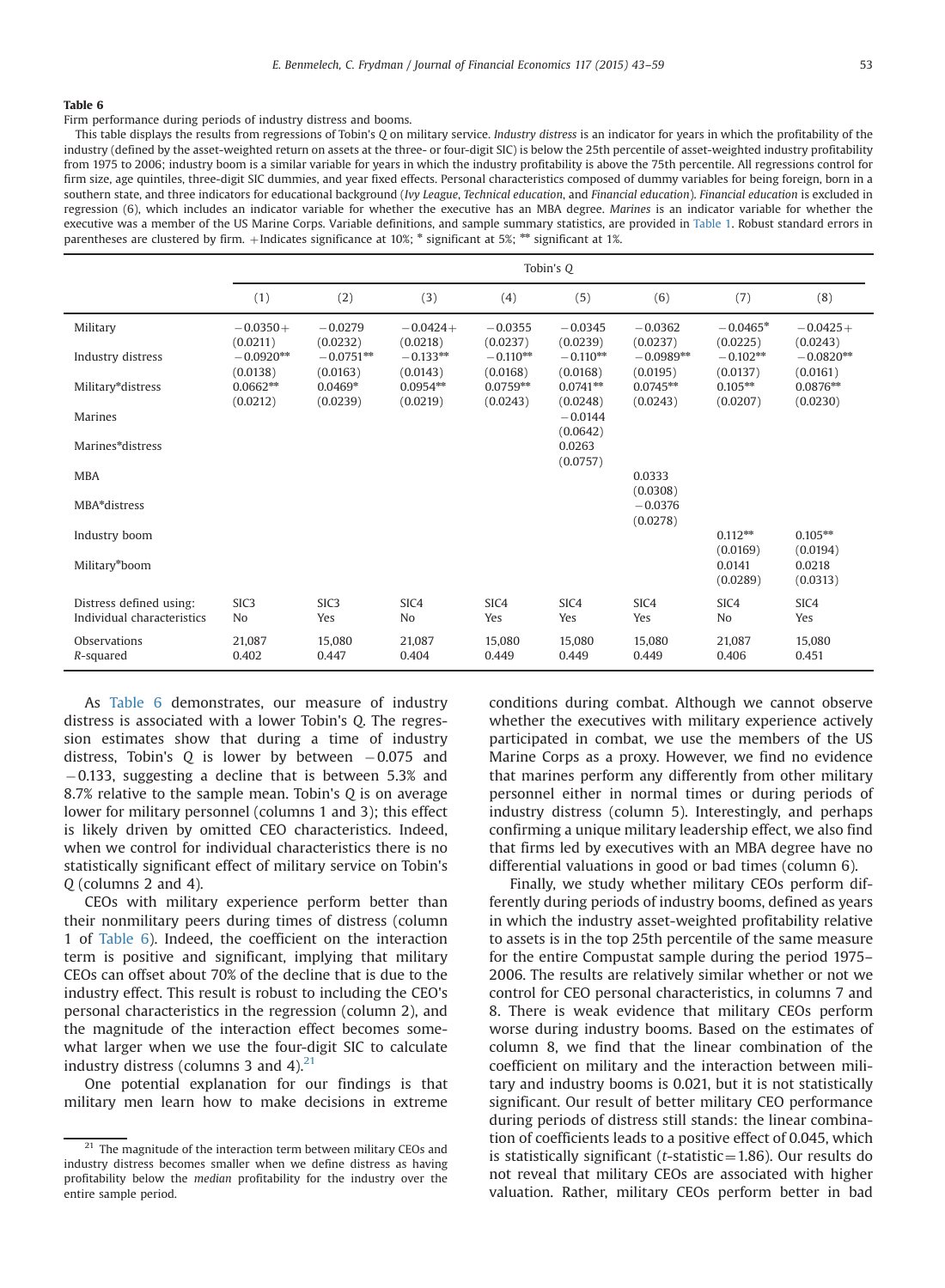<span id="page-11-0"></span>times but may underperform during good times. Thus, CEOs who served in the military are valuable for their firms only if their shareholders put more weight on performance during industry busts.

## 5. Selection into the military service

Thus far we have found that military experience is correlated with a battery of corporate outcomes. To the extent that individuals endogenously choose to join the armed forces and are screened by the military, the relation between military experience and firm outcomes may be driven by unobserved characteristics of each individual. For example, it is possible that more conservative individuals self-select into the military and are less likely to invest in new projects, develop new products, or violate their fiduciary duties to shareholders.

The selection criteria of the armed forces can also introduce an omitted variable bias in our OLS estimates. Each branch of the military screens candidates based on physical and mental fitness. However, the selection process changed over our sample period. Until the Korean War, deferments were mostly conferred for disability or to work in war production or agriculture. Starting in 1951, men at risk of induction were permitted to defer service to attend college. Thus, while men were positively selected based on education during the first half of the twentieth century, the source of selection changed as academically oriented men pursued higher educational attainment instead of enrolling in the armed forces. $22$ 

Evidence on selection by education achievement is reflected in [Fig. 2,](#page-12-0) which measures the share of veterans by year of birth and education level using data from the microsample of the 1980 Decennial Census. Collegeeducated men born before the mid-1930s were more likely to serve than all men in the population, but the proportion of highly educated men serving in the military has been disproportionately lower relative to the population since then. [Fig. 2](#page-12-0) also shows that the share of CEOs with military experience increased for those born since 1905 until the mid-1920s. The fraction of veterans among managers has mostly declined for later cohorts, and it has remained significantly lower than the share of veterans in the overall population. The lower incidence of military experience among earlier cohorts suggests that military CEOs may have been in lower supply before 1980, when our sample begins. Because the majority of CEOs managing firms in 1980 were born after the 1920s, however, the fraction of CEOs with military background has declined steadily over our sample period (see [Fig. 1\)](#page-1-0).

To address the concern that our OLS estimates may be biased by unobserved personal traits inherent to the individual correlated both with military service and with CEO decisions, we use an instrumental variables approach. This strategy also helps us to address the potential downward bias in our coefficient of interest introduced by error

in the measurement of whether a chief executive served in the military.

An extensive literature in labor economics has employed a variety of strategies to assess the impact of veteran status on a range of outcomes ([Angrist, 1990,](#page-15-0) [1998](#page-15-0); [Angrist and Krueger, 1994;](#page-15-0) [Bound and Turner, 2002](#page-15-0); [Bedard and Deschênes, 2006](#page-15-0)). Unfortunately, methods that allocate the likelihood of military service in a truly random fashion, such as a draft lottery, are not available for our sample period. $23$  Because the likelihood of being drafted was significantly higher for some cohorts than others, we follow this literature and use variation in the likelihood of being drafted introduced by year of birth as a way to instrument for veteran status.<sup>24</sup> We develop various strategies based on this idea; however, none of them are without caveats, and as such our IV results are suggestive rather than conclusive.

We present the results for the investment, R&D, leverage, and fraud measures in [Table 7](#page-12-0) and for the effects during times of industry distress in [Table 8](#page-13-0). All specifications control for year fixed effects, the relevant timevariant firm controls, industry fixed effects using twodigit industry classification, a dummy variable for median CEO age, and indicators for the education of the CEO. We cluster the standard errors at the firm level. $25$ 

## 5.1. Estimates for firm policies and fraud

Our first approach is to exploit variation in the likelihood of being drafted into the military across cohorts as an instrument for CEO military experience. As [Fig. 1](#page-1-0) suggests, the likelihood of military service has declined over our sample period. In Panel A of [Table 7](#page-12-0) we use a linear trend in year of birth as an instrument for military status. The first row in Panel A shows that the first stage is strong for all dependent variables. Moreover, all of the F-statistics are above ten. The second row shows the effect of the military indicator from the second stage. The estimated effects go in the same direction as in the OLS, and their magnitudes get larger, indicating that selection into the military resulted in underestimates of the association between military experience and firm outcomes. The coefficients for investment, R&D, and the indicator

<sup>25</sup> Since it is important to have sufficient power to perform two-stage least-squares (2SLS), we do not control for place of birth indicators to conserve our sample size. We are also forced to use two-digit SIC instead of the three-digit definitions that we used for the OLS results. There are many instances in which we would observe only one firm within the more detailed industry definition, and perfectly predict the military dummy outcome in the first stage, which prevents us from inverting the variances and covariances matrix.

 $22$  This historical description draws from [Angrist \(1991\),](#page-15-0) [Angrist and](#page-15-0) [Krueger \(1994\),](#page-15-0) [Bound and Turner \(2002\),](#page-15-0) and several publications from the Selective Service.

<sup>&</sup>lt;sup>23</sup> For example, a strategy similar to that of [Angrist \(1990\),](#page-15-0) who restricts the analysis of the Vietnam draft to men born from 1950 to 1953, would be difficult to apply to our sample because only two CEOs served in the military out of the 193 executives born in those years.

<sup>&</sup>lt;sup>24</sup> That the probability of being drafted is related to year of birth is well known. During World War II, the United States first required men born from 1914 to 1919 to contact draft boards and, until 1942, added both individuals who came of draft-eligible age as well as older men. To satisfy the demand for manpower, men in the age group 18–21 became part of the registrant pool in the later years of the war. The draft eligibility for the Vietnam War lotteries, for example, was based on age.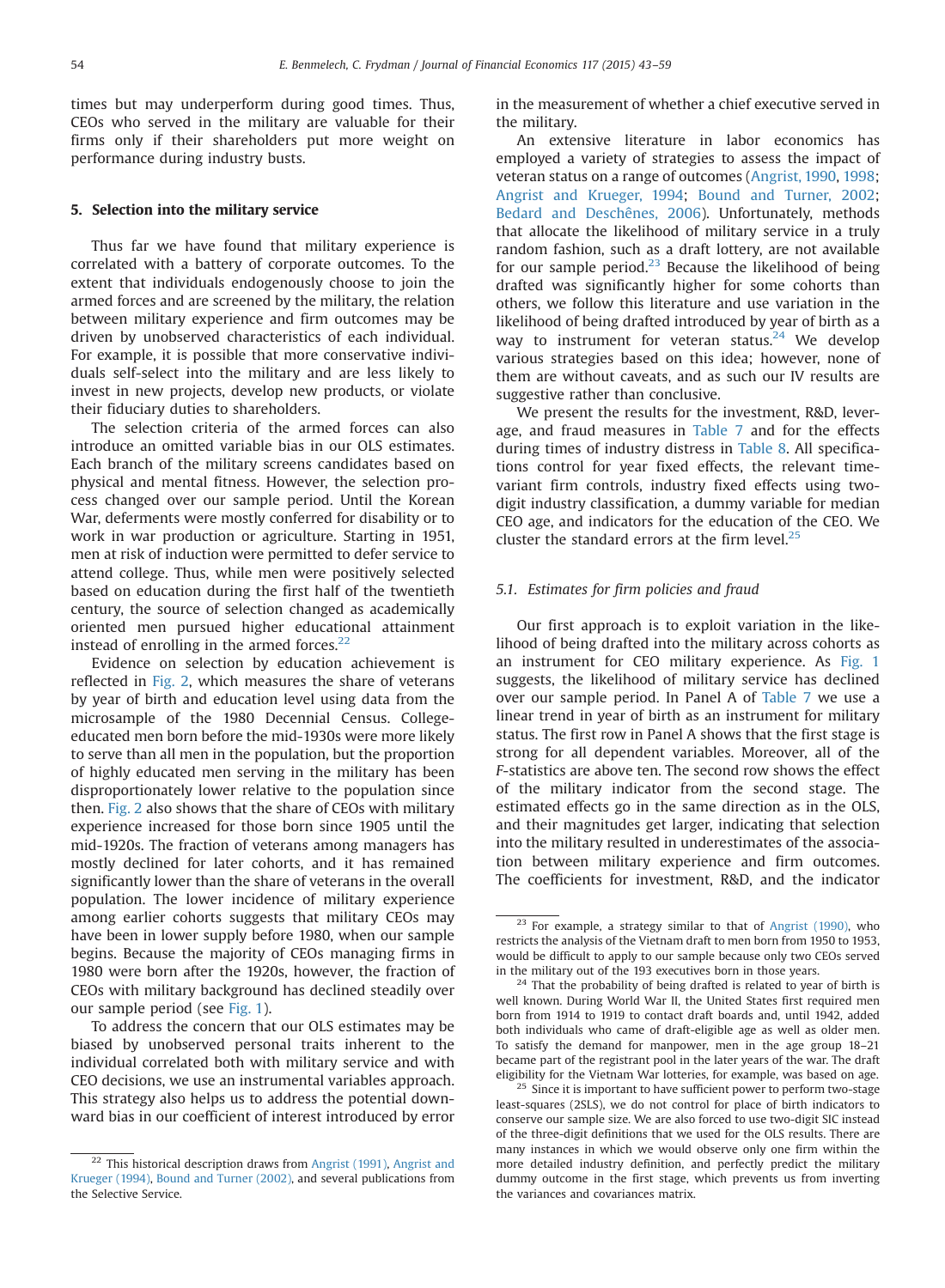<span id="page-12-0"></span>for first year of fraud are negative and statistically significant.

Panel A uses as a control for the executive's age an indicator variable that takes the value of one if the CEO is younger than 57 years of age—the median age in the sample, and zero otherwise. Given that 90% of the CEOs are between the ages of 48–64 years, by adding a median age dummy, the year of birth effects are mostly identified within executives born no more than ten years apart. Even



Fig. 2. Share of veterans in the U.S. population and among top executives by birth cohort. This figure is compiled using data from the 1% sample of the 1980 Decennial Census. Based on all men of birth cohorts, 1905–1955.

#### Table 7

Instrumenting for military experience: firm performance and fraud.

with this control, a linear trend in year of birth may not satisfy the exclusion restriction because earlier cohorts may behave differently than executives born in recent decades for a variety of reasons. As an alternative method, we use year of birth dummy variables as instruments, to allow the effect of selection into the military to vary in a nonlinear manner within age groups.

Panel B of Table 7 presents the results. As the table shows, there is a significant negative effect of military service on investment and R&D, and most of the other coefficients have signs that are similar to the OLS results. Because of the large number of instruments used, we do not present the results from the first stage. The F-statistics that are reported in the table range from 5.7 to 7.5, a bit below the ideal number of ten proposed by [Stock and Yogo](#page-16-0) [\(2005\)](#page-16-0).

It is important to note that the instruments we use thus far are not without criticism. Individuals born a decade apart could have had different experiences that may also have shaped the types of decisions they would make as CEOs. As an alternative identification strategy, we consider a local specification that exploits more precise variation in an individual's likelihood of being drafted in the military. Specifically, we compare individuals who came of eligible age during the peak of a war with those less likely to serve because they turned 18 when demands for manpower had diminished after the end of the war. As shown in [Fig. 3,](#page-13-0) the high frequency of military conflicts during the period of interest poses a challenge because most men are likely to

This table reports the results of Instrumental Variable regressions. Military is an indicator variable for whether the CEO of the firm in the given year has any military experience. All regressions include controls for firm size (measured by total assets), year fixed effects, two-digit SIC dummies, an indicator for whether the age of the executive is above the median age in the entire sample, and three indicators for educational background (Ivy League, Technical education, and Financial education). Columns 1 and 2 control for Tobin's Q and cash flows; columns 4 and 5 control for Tangibility, ROA, and Q; column 6 controls for Tangibility, ROA, and Book Leverage. Columns 1, 2, 4, and 5 and are restricted to manufacturing and retail industries (SIC codes between 20 and 59). Panel C restricts the sample to executives born in cohorts 1931–1942, and instruments military service with an indicator for whether the executive was born from 1931 to 1936. Robust standard errors in parentheses are clustered by firm. Variable definitions, and sample summary statistics, are provided in [Table 1.](#page-5-0)+Indicates significance at 10%;  $*$  significant at 5%; \*\* significant at 1%.

| Dependent variable                                                      | Investment                                          | R&D                                                  | Book leverage                                     | Market leverage                                     | First-year fraud                                    | Fraud                                             |
|-------------------------------------------------------------------------|-----------------------------------------------------|------------------------------------------------------|---------------------------------------------------|-----------------------------------------------------|-----------------------------------------------------|---------------------------------------------------|
|                                                                         | (1)                                                 | (2)                                                  | (3)                                               | (4)                                                 | (5)                                                 | (6)                                               |
| Panel A: $IV = Year$ of birth<br>First stage<br>Military                | $-0.0134**$<br>(0.00194)<br>$-0.0728**$<br>(0.0202) | $-0.00984**$<br>(0.00236)<br>$-0.117***$<br>(0.0409) | $-0.0131**$<br>(0.00200)<br>$-0.0236$<br>(0.0480) | $-0.0131***$<br>(0.00200)<br>$-0.00136$<br>(0.0508) | $-0.0134***$<br>(0.00181)<br>$-0.0251+$<br>(0.0143) | $-0.0134**$<br>(0.00181)<br>$-0.0398$<br>(0.0286) |
| F test                                                                  | 47.5                                                | 17.3                                                 | 42.7                                              | 42.7                                                | 55.0                                                | 55.0                                              |
| Obs.                                                                    | 13,012                                              | 7,658                                                | 11,834                                            | 11,834                                              | 10,738                                              | 10,738                                            |
| Panel B: $IV = Year$ of birth dummy variables                           | $-0.0317**$                                         | $-0.0257*$                                           | $-0.0271$                                         | $-0.0103$                                           | $-0.0110$                                           | $-0.0248$                                         |
| Military                                                                | (0.0103)                                            | (0.0108)                                             | (0.0298)                                          | (0.0294)                                            | (0.00789)                                           | (0.0199)                                          |
| F test                                                                  | 7.5                                                 | 5.7                                                  | 6.3                                               | 6.3                                                 | 7.2                                                 | 7.2                                               |
| Obs.                                                                    | 13,012                                              | 7,658                                                | 11,834                                            | 11,834                                              | 10,738                                              | 10,738                                            |
| Panel C: IV=Indicator for Korea draft cohort<br>First stage<br>Military | $0.180***$<br>(0.0372)<br>$-0.0382+$<br>(0.0204)    | $0.207**$<br>(0.0483)<br>$-0.0456*$<br>(0.0218)      | $0.189***$<br>(0.0375)<br>0.0509<br>(0.0574)      | $0.189***$<br>(0.0375)<br>0.0296<br>(0.0560)        | $0.144***$<br>(0.0338)<br>$-0.00273$<br>(0.0215)    | $0.144***$<br>(0.0338)<br>$-0.0163$<br>(0.0484)   |
| F test                                                                  | 23.4                                                | 18.2                                                 | 25.3                                              | 25.3                                                | 18.2                                                | 18.2                                              |
| Obs.                                                                    | 5,342                                               | 3,034                                                | 4,798                                             | 4,798                                               | 4,671                                               | 4,671                                             |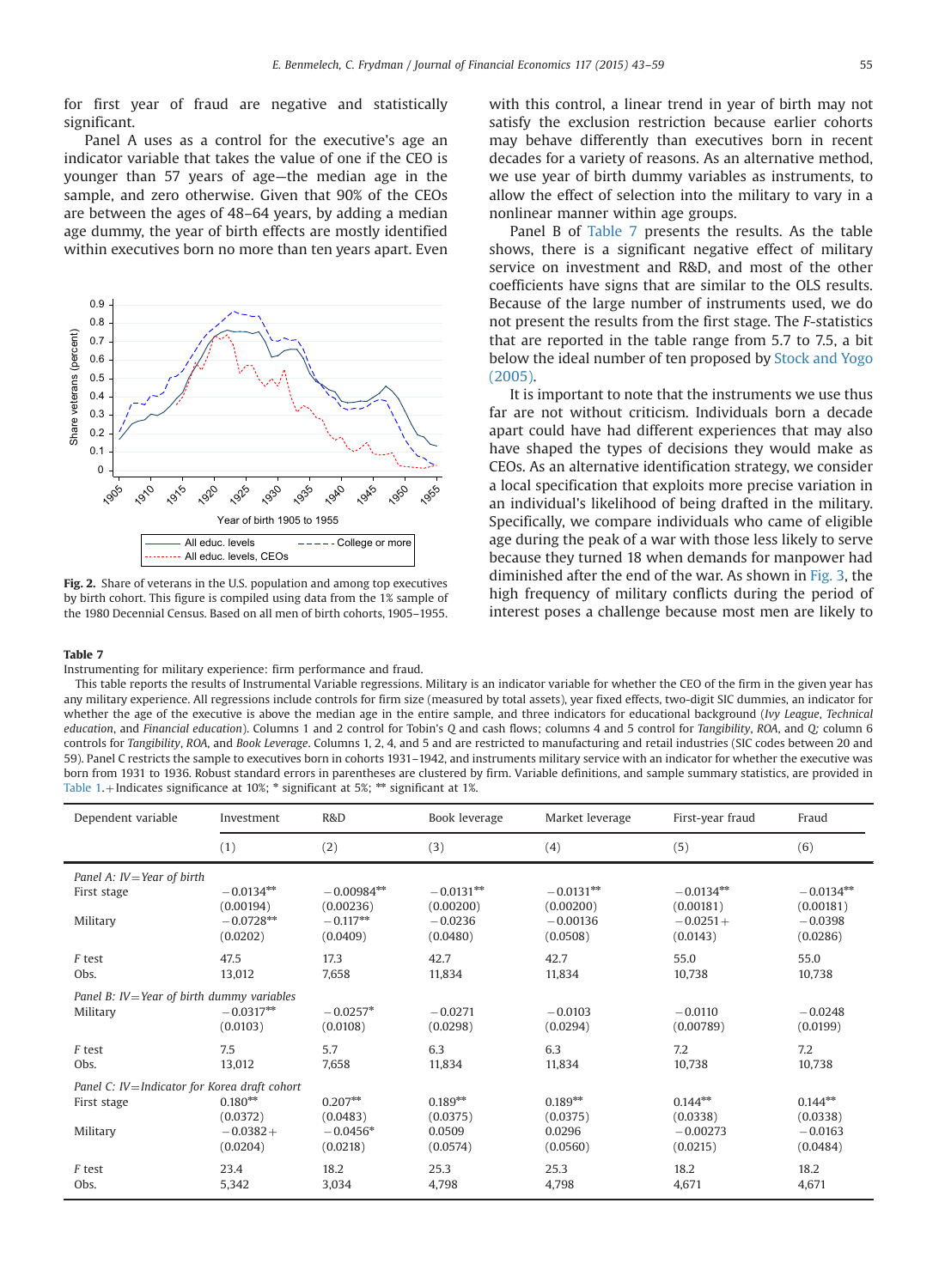<span id="page-13-0"></span>Instrumenting for military experience: performance in times of distress. This table reports the results of Instrumental Variable regressions. Military is an indicator variable for whether the CEO of the firm in the given year has any military experience. Industry distress is an indicator for years in which the profitability of the industry (defined by the assetweighted return on assets at the four-digit SIC) is below the 25th percentile of asset-weighted industry profitability from 1975 to 2006. All regressions include controls for firm size (measured by total assets), year fixed effects, two-digit SIC dummies, an indicator for whether the age of the executive is above the median age in the entire sample, and three indicators for educational background (Ivy League, Technical education, and Financial education). Sample is restricted to executives born in cohorts 1931-1942. Military and Military\*Industry distress are instrumented by an indicator for whether the executive was born from 1931 to 1936, and this indicator interacted with industry distress. Variable definitions, and sample summary statistics, are provided in [Table 1.](#page-5-0) Robust standard errors in parentheses are clustered by firm.  $+$ Indicates significance at 10%;  $*$  significant at 5%; \*\* significant at 1%.

| Dependent variables First stage | Military<br>(1)         | First stage<br>Military * distress<br>(2) | Second stage<br>Tobin's Q<br>(3) |
|---------------------------------|-------------------------|-------------------------------------------|----------------------------------|
| Korea draft                     | $0.1559***$<br>(0.0326) | $-0.0166*$<br>(0.00683)                   |                                  |
| Korea draft*distress            | 0.0410<br>(0.0301)      | $0.243**$<br>(0.0389)                     |                                  |
| Military                        |                         |                                           | $-0.573*$                        |
| Military*distress               |                         |                                           | (0.267)<br>$0.330+$<br>(0.187)   |
| Industry distress               |                         |                                           | $-0.208***$<br>(0.0595)          |
| F test                          | 14.2                    | 21                                        |                                  |
| Observations<br>R-squared       | 7.919<br>0.179          | 7.919<br>0.359                            | 7.919<br>0.223                   |



Fig. 3. Share of college-educated veterans in the U.S. population, total and by military conflict. This figure is compiled using data from the 1% sample of the 1980 Decennial Census. Based on all men with college education of birth cohorts, 1905–1955.

serve in the armed forces at some point in their lives. For example, a high fraction of men born in 1930, who turned 18 after the end of World War II, participated in the Korean War. Thus, the cleanest discontinuity we can find is to

exploit the Korean War, since there was no major military conflict following Korea until the Vietnam War.<sup>26</sup>

To perform our analysis, we limit our sample to men born from 1931 to 1942, and we instrument for military service within this sample with an indicator for men born from 1931 to 1936, the cohorts that were more likely to get drafted during the Korean conflict.<sup>27</sup> While we are quite confident that the experiences of these individuals were more similar than when we instrument using the entire sample, we cannot rule out that executives born in 1931– 1936 were exposed to events (other than serving in the military) that shaped their actions as CEOs differently from those born in the 1937–1942 cohorts.

The first row of Panel C shows that the first stage is quite strong: individuals born from 1931 to 1936 were 15% to 20% more likely to serve in the military than men born from 1937 to 1942. The IV estimates of the effect of military experience on the outcome variables of interest are reported in the second row. The results are consistent with our previous estimates, and even within this very demanding strategy, the estimated coefficients are statistically significant (at the 10% and 5% levels) for investment and  $R&D.<sup>28</sup>$  The magnitude of our estimates increases when we instrument military service. For example, a CEO with military experience would reduce investment by roughly 42% of the unconditional mean (albeit with somewhat sizable standard errors).

In Panels B and C we lose power, and hence, the corporate fraud estimates are not statistically significant. These results are not surprising due to the very low incidence of corporate fraud overall and, in particular, among nonmilitary CEOs. Although there is not enough variation for the more demanding instrumental variables' strategies in Panels B and C, we find it very reassuring that the sign and magnitude of the estimated coefficients remain similar to the OLS specifications.

In sum, the results from our specifications seem consistent with the view that military experience is associated with lower investment, less expenditure in R&D, and lower propensity to be involved in financial fraud.

## 5.2. Industry distress

[Table 6](#page-10-0) demonstrates that CEOs with military experience perform better in times of industry downturns. To alleviate concerns that these estimates are also affected by selection into the military, we use instrumental variables. There are two potentially endogenous variables in this specification: the indicator for military service and its

<sup>&</sup>lt;sup>26</sup> As discussed earlier, only two of the executives in our sample born during cohorts drafted through the 1971–1975 Vietnam lotteries entered the military.

 $27$  In unreported results we verify that the personal characteristics of military and nonmilitary CEOs are much more balanced than those in the entire population [\(Table 1\)](#page-5-0). These results reassure us that the Korean War instrument is indeed valid.

 $28$ <sup>8</sup> The demands of this empirical strategy are particularly salient for the fraud indicators. The fraud data cover only the period from 1994 to 2004. A limited number of executives from the Korean War period survived until then. Moreover, few of the military men from those cohorts who survived engaged in corporate fraud.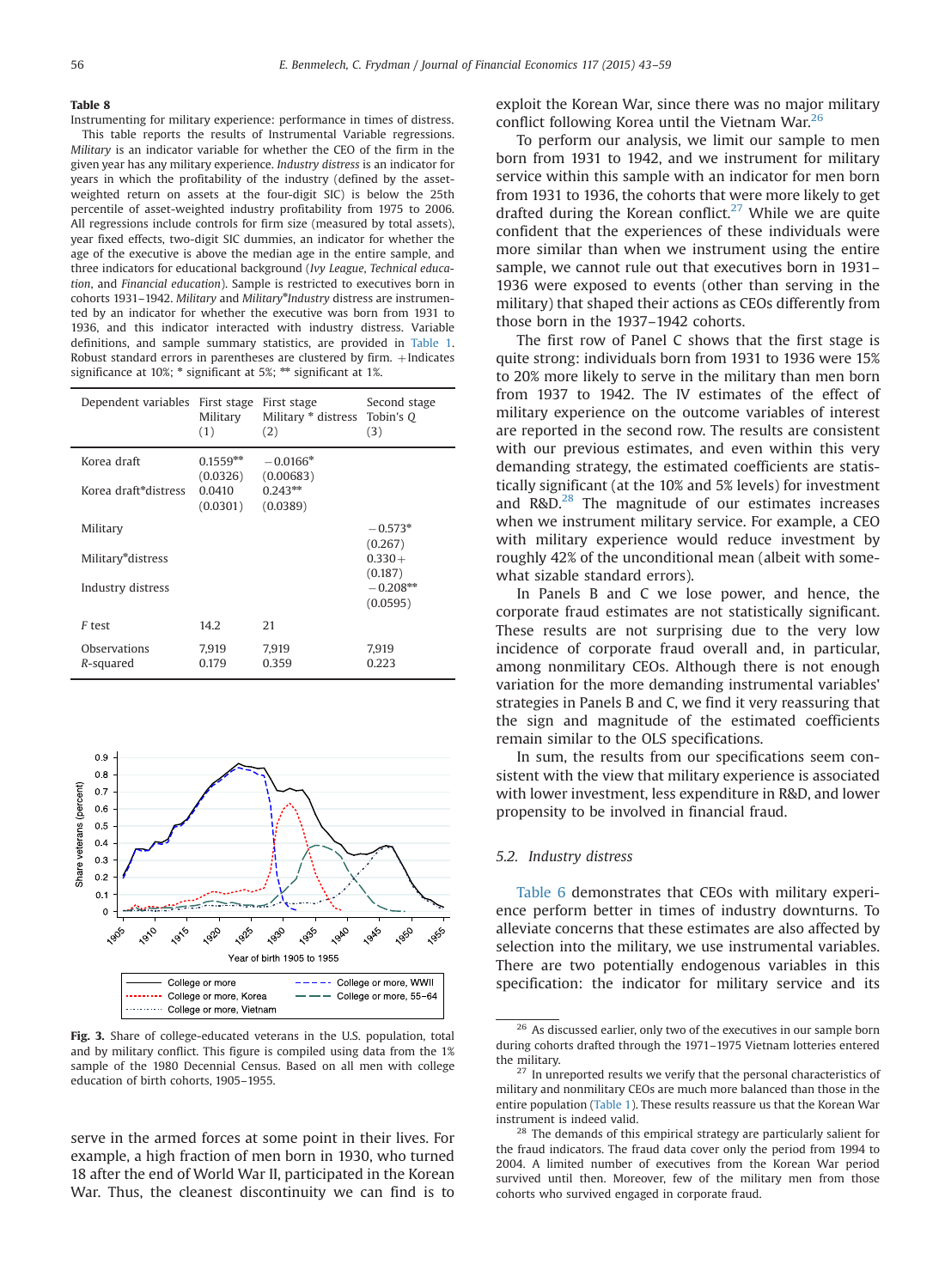<span id="page-14-0"></span>Linear probability model of hiring a military CEO.

This table reports the results of a linear probability model of the likelihood of a military CEO. Military is an indicator variable for whether the CEO of the firm has any military experience. Regressions are limited to the year in which a new CEO was hired. For each independent variable of interest (Investment, R&D, and Tobin's Q), we separately include in each row the difference between the firm's outcome to the asset-weighted industry mean (using a four-digit classification of industry) in the year before hiring the CEO, the difference between the firm's mean outcome over the three years before hiring the CEO to the asset-weighted industry mean (using a four-digit classification of industry) in those same years, and the difference between the firm's mean outcome over the five years before hiring the CEO to the asset-weighted industry mean (using a four-digit classification of industry) in those same years. All regressions include controls for firm size (measured by total assets), age quintiles, year fixed effects, and three-digit SIC dummies. Age quintiles are defined over the entire age distribution in the sample (omitted category is the first quintile). Variable definitions, and sample summary statistics, are provided in [Table 1.](#page-5-0)+Indicates significance at 10%;  $*$  significant at 5%; \*\* significant at 1%.

#### Dependent variable: Military CEO

|                                                   | Investment       |                  |                  | R&D              |                  |                     | Tobin's Q          |                     |                     |
|---------------------------------------------------|------------------|------------------|------------------|------------------|------------------|---------------------|--------------------|---------------------|---------------------|
|                                                   | (1)              | (2)              | (3)              | (4)              | (5)              | (6)                 | (7)                | (8)                 | (9)                 |
| Difference to industry mean,<br>year prior        | 0.205<br>(0.204) |                  |                  | 0.402<br>(0.314) |                  |                     | 0.0164<br>(0.0138) |                     |                     |
| Difference to industry mean,<br>three years prior |                  | 0.119<br>(0.248) |                  |                  | 0.468<br>(0.301) |                     |                    | 0.00906<br>(0.0155) |                     |
| Difference to industry mean,<br>five years prior  |                  |                  | 0.151<br>(0.361) |                  |                  | $0.500+$<br>(0.302) |                    |                     | 0.00878<br>(0.0174) |
| Industry fixed effects<br>Year fixed effects      | Yes<br>Yes       | Yes<br>Yes       | Yes<br>Yes       | Yes<br>Yes       | Yes<br>Yes       | Yes<br>Yes          | Yes<br>Yes         | Yes<br>Yes          | Yes<br>Yes          |
| Observations<br>R-squared                         | 697<br>0.345     | 674<br>0.354     | 649<br>0.360     | 432<br>0.371     | 406<br>0.383     | 384<br>0.383        | 961<br>0.325       | 946<br>0.333        | 900<br>0.332        |

interaction with industry distress. As is common in cases in which an endogenous variable and its interaction with an exogenous variable are both present in the regression, we instrument using both with the Korean War dummy variable. Columns 1 and 2 of [Table 8](#page-13-0) show the results from the first-stage regressions. Both variables are significant in predicting military service and its interaction with industry distress, and the F-statistics are higher than ten. Column 3 presents the results from the second stage. Consistent with the OLS results, we find that, although military CEOs perform worse on average, they do perform better in times of industry distress.

#### 5.3. Interpretation of the results

The instrumental variables approach helps us address the possibility that the effect of military service is due to intrinsic characteristics of the individual that are associated both with selection into military service and the corporate policies we study. Because of the various limitations with our instruments that we discussed above, these results cannot be interpreted as evidence of a treatment effect, and instead we take our findings as suggestive.

There are three possible channels through which military experience may translate into the effects we document. First, it is possible that firms which desire to reduce investment and R&D expenditures or to avoid committing (or being detected when committing) fraud hire a chief executive with military experience for this purpose. Alternatively, military background may not be a criterion on which CEOs are being selected, but the imprinting that this experience leaves on individuals translates into different firm outcomes after military personnel become CEOs. Although we cannot differentiate between these two

interpretations, both mechanisms are consistent with an effect of military experience on firm outcomes.

There is also a third possibility in which the documented association of military experience and firm outcomes may not be caused by a treatment effect of military service. For example, firms that are already experiencing a decline in investment or R&D expenditures may happen to hire military CEOs disproportionately for reasons we do not explicitly control for in our regressions. Similarly, military CEOs may self-select into firms with more conservative financial and investment policies, and be less likely to engage in fraud. Because we cannot include firm fixed effects in our regressions, we cannot fully rule out these possibilities. We now turn to analyze the determinants of CEO hiring decisions to test for this possibility.

We study whether the probability of hiring a military CEO depends on firm outcomes in the years preceding the hiring decision. More specifically, we consider a linear probability model of the determinants of hiring CEOs with military experience. For this analysis, we limit the sample to the first year each CEO with available biographical information is in office (one observation per firm-CEO pair). We model the hiring probability as a function of our standard controls as well as the trend in each of the outcome variables of interest in the years before a new CEO is hired. Specifically, we separately evaluate whether deviations in investment and R&D from the assetweighted industry mean help predict the hiring of a CEO with military experience. $29$ 

<sup>&</sup>lt;sup>29</sup> Although we present results using a four-digit industry classification, results are similar for the two- and three-digit SIC codes.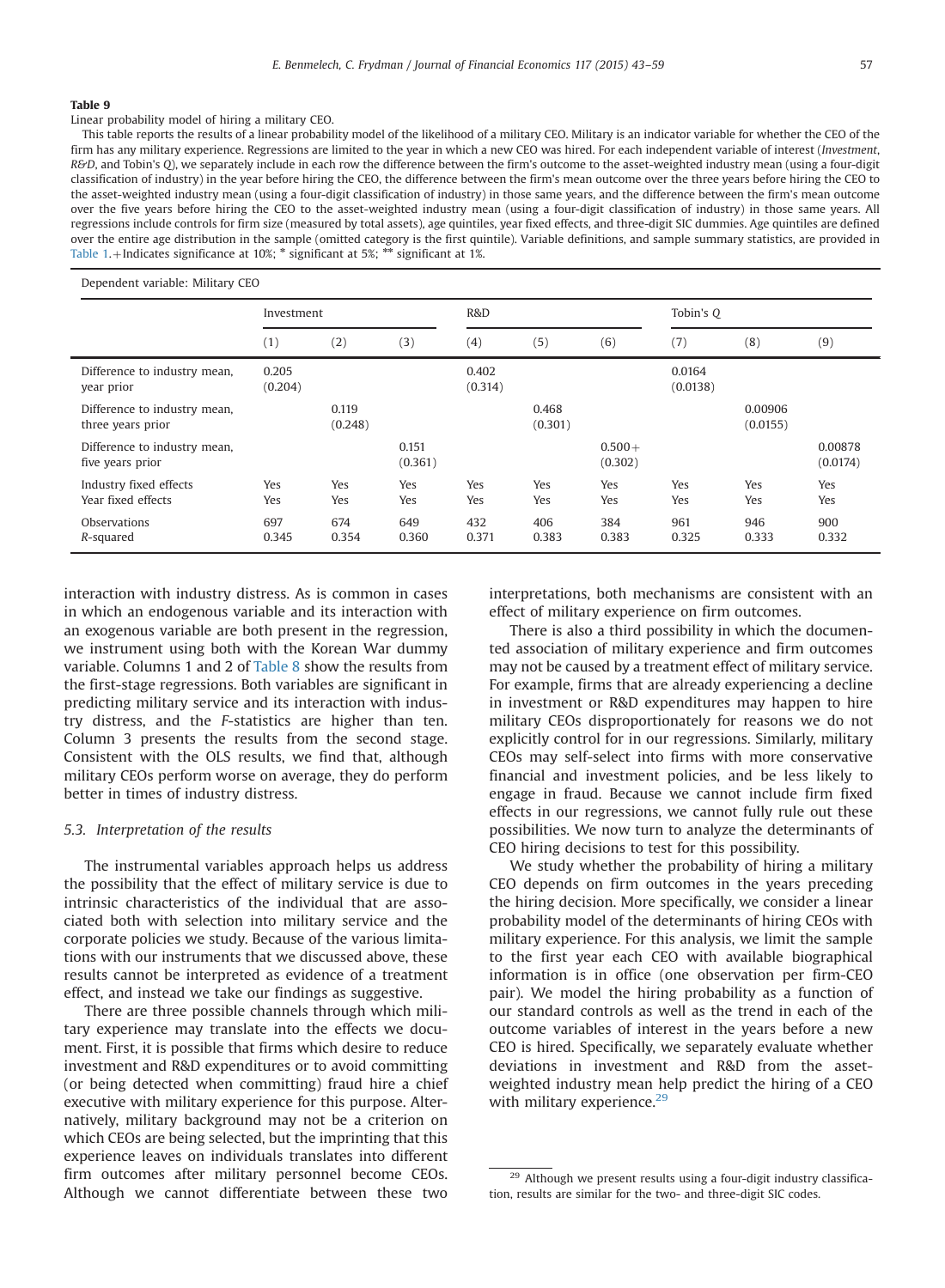<span id="page-15-0"></span>We find that firms with a *higher* investment ratio than their industry in the year before the CEO is replaced are more likely to hire a CEO with military experience, although the coefficient is not statistically significant (column 1 of [Table 9\)](#page-14-0). Because investment may be lumpy, we perform a similar analysis by comparing the average firm investment ratio in the three years and the five years before the CEO transition to the industry mean over the same period. In both cases the coefficients are positive but not statistically significant (columns 2 and 3). A similar analysis reveals that firms with higher R&D relative to other corporations in the same industry are not more likely to hire a CEO with a military background, although the estimate is positive and marginally significant in the five-year trend regression (column 6). Moreover, military men are not more or less likely to be hired by firms that have lower market valuations than their industry peers (columns 7–9). In sum, the documented effect of military experience does not appear to be driven by military personnel becoming the CEOs of firms that experience a steady decline in investment and  $R&D.<sup>30</sup>$ 

## 6. Conclusion

Our analysis shows that chief executives' service in the military is related to executive decisions and corporate policies and outcomes. More precisely, we find that CEOs who have served in the military tend to have lower investments and R&D; they do not use excessive leverage; and their firms are less likely to be involved in fraud. Moreover, military CEOs seem to perform better in times of industry distress. We contribute to the literature on CEO characteristics by focusing on a variable that is less subject to the usual concerns of endogeneity and omitted variables.

More important, our findings are particularly significant in light of the steady decline in corporate America of CEOs with military backgrounds in the past 25 years. The reduction in the supply of executives who have conservative investment policies, are less prone to fraud, and are plausibly better equipped to navigate through times of crisis may be detrimental for firms if these skills cannot be easily provided to individuals through alternative sources, such as MBA programs. To the extent that the growth of firms through excessive investment or corporate fraud can be inefficient, our results provide suggestive evidence that the shift away from military service to business and executive education can pose an important challenge to corporations.

#### References

[Angrist, J., 1990. Lifetime earnings and the Vietnam era draft lottery:](http://refhub.elsevier.com/S0304-405X(14)00093-2/sbref1) [evidence from Social Security administrative records. American](http://refhub.elsevier.com/S0304-405X(14)00093-2/sbref1) [Economic Review 80, 313](http://refhub.elsevier.com/S0304-405X(14)00093-2/sbref1)–336.

- [Angrist, J., 1991. The draft lottery and voluntary enlistment in the](http://refhub.elsevier.com/S0304-405X(14)00093-2/sbref2) [Vietnam era. Journal of the American Statistical Association 86,](http://refhub.elsevier.com/S0304-405X(14)00093-2/sbref2) 584–[595.](http://refhub.elsevier.com/S0304-405X(14)00093-2/sbref2)
- [Angrist, J., 1998. Estimating the labor market impact of voluntary military](http://refhub.elsevier.com/S0304-405X(14)00093-2/sbref3) [service using Social Security data on military applicants. Econome](http://refhub.elsevier.com/S0304-405X(14)00093-2/sbref3)[trica 66, 249](http://refhub.elsevier.com/S0304-405X(14)00093-2/sbref3)–288.
- [Angrist, J., Krueger, A., 1994. Why do World War II veterans earn more](http://refhub.elsevier.com/S0304-405X(14)00093-2/sbref4) [than nonveterans? Journal of Labor Economics 12, 74](http://refhub.elsevier.com/S0304-405X(14)00093-2/sbref4)–97.
- [Baker, M., Stein, J., Wurgler, J., 2003. When does the market matter? Stock](http://refhub.elsevier.com/S0304-405X(14)00093-2/sbref5) [prices and the investment of equity-dependent firms. Quarterly](http://refhub.elsevier.com/S0304-405X(14)00093-2/sbref5) [Journal of Economics 118, 969](http://refhub.elsevier.com/S0304-405X(14)00093-2/sbref5)–1006.
- [Bedard, K., Deschênes, O., 2006. The long-term impact of military service](http://refhub.elsevier.com/S0304-405X(14)00093-2/sbref6) [on health: evidence from World War II and Korean war veterans.](http://refhub.elsevier.com/S0304-405X(14)00093-2/sbref6) [American Economic Review 96, 176](http://refhub.elsevier.com/S0304-405X(14)00093-2/sbref6)–194.
- [Bennedsen, M., Nielsen, K., Pérez-González, F., Wolfenzon, D., 2007. Inside](http://refhub.elsevier.com/S0304-405X(14)00093-2/sbref7) [the family firm: the role of families in succession decisions and](http://refhub.elsevier.com/S0304-405X(14)00093-2/sbref7) [performance. Quarterly Journal of Economics 122, 647](http://refhub.elsevier.com/S0304-405X(14)00093-2/sbref7)–691.
- [Bennedsen, M., Pérez-González, F., Wolfenzon, D., 2008. Do CEOs matter?](http://refhub.elsevier.com/S0304-405X(14)00093-2/sbref8) [INSEAD, Stanford University, and Columbia Business School \(Unpub](http://refhub.elsevier.com/S0304-405X(14)00093-2/sbref8)[lished working paper\).](http://refhub.elsevier.com/S0304-405X(14)00093-2/sbref8)
- [Bertrand, M., Schoar, A., 2003. Managing with style: the effect of managers on](http://refhub.elsevier.com/S0304-405X(14)00093-2/sbref9) [corporate policy. Quarterly Journal of Economics 118, 1169](http://refhub.elsevier.com/S0304-405X(14)00093-2/sbref9)–1208.
- [Bound, J., Turner, S., 2002. Going to war and going to college: did World](http://refhub.elsevier.com/S0304-405X(14)00093-2/sbref10) [War II and the G.I. Bill increase educational attainment for returning](http://refhub.elsevier.com/S0304-405X(14)00093-2/sbref10) [veterans? Journal of Labor Economics 20, 784](http://refhub.elsevier.com/S0304-405X(14)00093-2/sbref10)–815.
- [Duffy, T., 2006. Military experience and CEOs: is there a link? Korn/Ferry](http://refhub.elsevier.com/S0304-405X(14)00093-2/sbref11) [International Report.](http://refhub.elsevier.com/S0304-405X(14)00093-2/sbref11)
- [Dyck, A., Morse, A., Zingales, L., 2010. Who blows the whistle on corporate](http://refhub.elsevier.com/S0304-405X(14)00093-2/sbref12) [fraud? Journal of Finance 65, 2213](http://refhub.elsevier.com/S0304-405X(14)00093-2/sbref12)–2253.
- [Edmans, A., 2011. Does the stock market fully value intangibles?](http://refhub.elsevier.com/S0304-405X(14)00093-2/sbref13) [Employee satisfaction and equity prices. Journal of Financial Econom](http://refhub.elsevier.com/S0304-405X(14)00093-2/sbref13)[ics 101, 621](http://refhub.elsevier.com/S0304-405X(14)00093-2/sbref13)–640.
- [Elder, G., 1986. Military times and turning points in men's lives. Devel](http://refhub.elsevier.com/S0304-405X(14)00093-2/sbref14)[opment Psychology 22, 233](http://refhub.elsevier.com/S0304-405X(14)00093-2/sbref14)–245.
- [Elder, G., Clipp, E., 1989. Combat experience and emotional health:](http://refhub.elsevier.com/S0304-405X(14)00093-2/sbref15) [impairment and resilience in later life. Journal of Personality 57,](http://refhub.elsevier.com/S0304-405X(14)00093-2/sbref15) 311–[341.](http://refhub.elsevier.com/S0304-405X(14)00093-2/sbref15)
- [Elder, G., Gimbel, C., Ivie, R., 1991. Turning points in life: the case of](http://refhub.elsevier.com/S0304-405X(14)00093-2/sbref16) [military service and war. Military Psychology 3, 215](http://refhub.elsevier.com/S0304-405X(14)00093-2/sbref16)–231.
- [Erhard, W., Jensen, M., Zaffron, S., 2007. Integrity: a positive model that](http://refhub.elsevier.com/S0304-405X(14)00093-2/sbref17) [incorporates the normative phenomena of morality, ethics, and](http://refhub.elsevier.com/S0304-405X(14)00093-2/sbref17) [legality. Independent, Harvard Business School, and Landmark Edu](http://refhub.elsevier.com/S0304-405X(14)00093-2/sbref17)[cation Business Development \(Unpublished working paper\).](http://refhub.elsevier.com/S0304-405X(14)00093-2/sbref17)
- [Fazzari, S., Hubbard, R., Petersen, B., 1988. Financing constraints and corporate](http://refhub.elsevier.com/S0304-405X(14)00093-2/sbref18) [investment. Brookings Papers on Economic Activity 1, 141](http://refhub.elsevier.com/S0304-405X(14)00093-2/sbref18)–206.
- [Franke, V., 2001. Generation X and the military: a comparison of attitudes](http://refhub.elsevier.com/S0304-405X(14)00093-2/sbref19) [and values between West Point cadets and college students. Journal](http://refhub.elsevier.com/S0304-405X(14)00093-2/sbref19) [of Political and Military Sociology 29, 92](http://refhub.elsevier.com/S0304-405X(14)00093-2/sbref19)–119.
- [Graham, J., Narasimhan, K., 2004. Corporate survival and managerial](http://refhub.elsevier.com/S0304-405X(14)00093-2/sbref20) [experiences during the Great Depression. Duke University \(Unpub](http://refhub.elsevier.com/S0304-405X(14)00093-2/sbref20)[lished working paper\).](http://refhub.elsevier.com/S0304-405X(14)00093-2/sbref20)
- [Guiso, L., Sapienza, P., Zingales, L., 2006. Does culture affect economic](http://refhub.elsevier.com/S0304-405X(14)00093-2/sbref21) [outcomes? Journal of Economic Perspectives 20, 23](http://refhub.elsevier.com/S0304-405X(14)00093-2/sbref21)–48.
- [Guiso, L., Sapienza, P., Zingales, L., 2008. Social capital as good culture.](http://refhub.elsevier.com/S0304-405X(14)00093-2/sbref22) [Journal of the European Economic Association 6, 295](http://refhub.elsevier.com/S0304-405X(14)00093-2/sbref22)–320.
- [Guiso, L., Sapienza, P., Zingales, L., 2013. The value of corporate culture.](http://refhub.elsevier.com/S0304-405X(14)00093-2/sbref23) [Journal of Financial Economics. \(forthcoming\).](http://refhub.elsevier.com/S0304-405X(14)00093-2/sbref23)
- [Hoshi, T., Kashyap, A., Scharfstein, D., 1990. The role of banks in reducing](http://refhub.elsevier.com/S0304-405X(14)00093-2/sbref24) [the costs of financial distress in Japan. Journal of Financial Economics](http://refhub.elsevier.com/S0304-405X(14)00093-2/sbref24) [27, 67](http://refhub.elsevier.com/S0304-405X(14)00093-2/sbref24)–88.
- [Jones, B., Olken, B., 2005. Do leaders matter? National leadership and](http://refhub.elsevier.com/S0304-405X(14)00093-2/sbref25) [growth since World War II. Quarterly Journal of Economics 120,](http://refhub.elsevier.com/S0304-405X(14)00093-2/sbref25) 835–[864.](http://refhub.elsevier.com/S0304-405X(14)00093-2/sbref25)
- [Kaplan, S., Klebanov, M., Sorensen, M., 2012. Which CEO characteristics](http://refhub.elsevier.com/S0304-405X(14)00093-2/sbref26) [and abilities matter? Journal of Finance 67, 973](http://refhub.elsevier.com/S0304-405X(14)00093-2/sbref26)–1007.
- [Kreps, D., 1990. Corporate culture and the nature of the firm. In: Alt, J.,](http://refhub.elsevier.com/S0304-405X(14)00093-2/sbref27) [Shepsle, K. \(Eds.\), Perspectives on Positive Political Economy, Cam](http://refhub.elsevier.com/S0304-405X(14)00093-2/sbref27)[bridge University Press, Cambridge, pp. 90](http://refhub.elsevier.com/S0304-405X(14)00093-2/sbref27)–143.
- [Malmendier, U., Nagel, S., 2011. Depression babies: do macroeconomic](http://refhub.elsevier.com/S0304-405X(14)00093-2/sbref28) [experiences affect risk-taking? Quarterly Journal of Economics 126,](http://refhub.elsevier.com/S0304-405X(14)00093-2/sbref28) 373–[416.](http://refhub.elsevier.com/S0304-405X(14)00093-2/sbref28)
- [Malmendier, U., Tate, G., 2005. CEO overconfidence and corporate](http://refhub.elsevier.com/S0304-405X(14)00093-2/sbref29) [investment. Journal of Finance 60, 2661](http://refhub.elsevier.com/S0304-405X(14)00093-2/sbref29)–2700.
- [Malmendier, U., Tate, G., Yan, J., 2011. Overconfidence and early-life](http://refhub.elsevier.com/S0304-405X(14)00093-2/sbref30) [experiences: the effect of managerial traits on corporate financial](http://refhub.elsevier.com/S0304-405X(14)00093-2/sbref30) [policies. Journal of Finance 66, 1685](http://refhub.elsevier.com/S0304-405X(14)00093-2/sbref30)–1731.
- [Meindl, J., Ehrlich, S., 1987. The romance of leadership and the evaluation](http://refhub.elsevier.com/S0304-405X(14)00093-2/sbref31) [of organizational performance. Academy of Management Journal 30,](http://refhub.elsevier.com/S0304-405X(14)00093-2/sbref31) 91–[109.](http://refhub.elsevier.com/S0304-405X(14)00093-2/sbref31)

<sup>&</sup>lt;sup>30</sup> On the contrary, our findings suggest that CEOs with military experience are often hired after periods of overinvestment in R&D, consistent with the idea that firms may optimally select CEOs based on their military experience to lower investments.